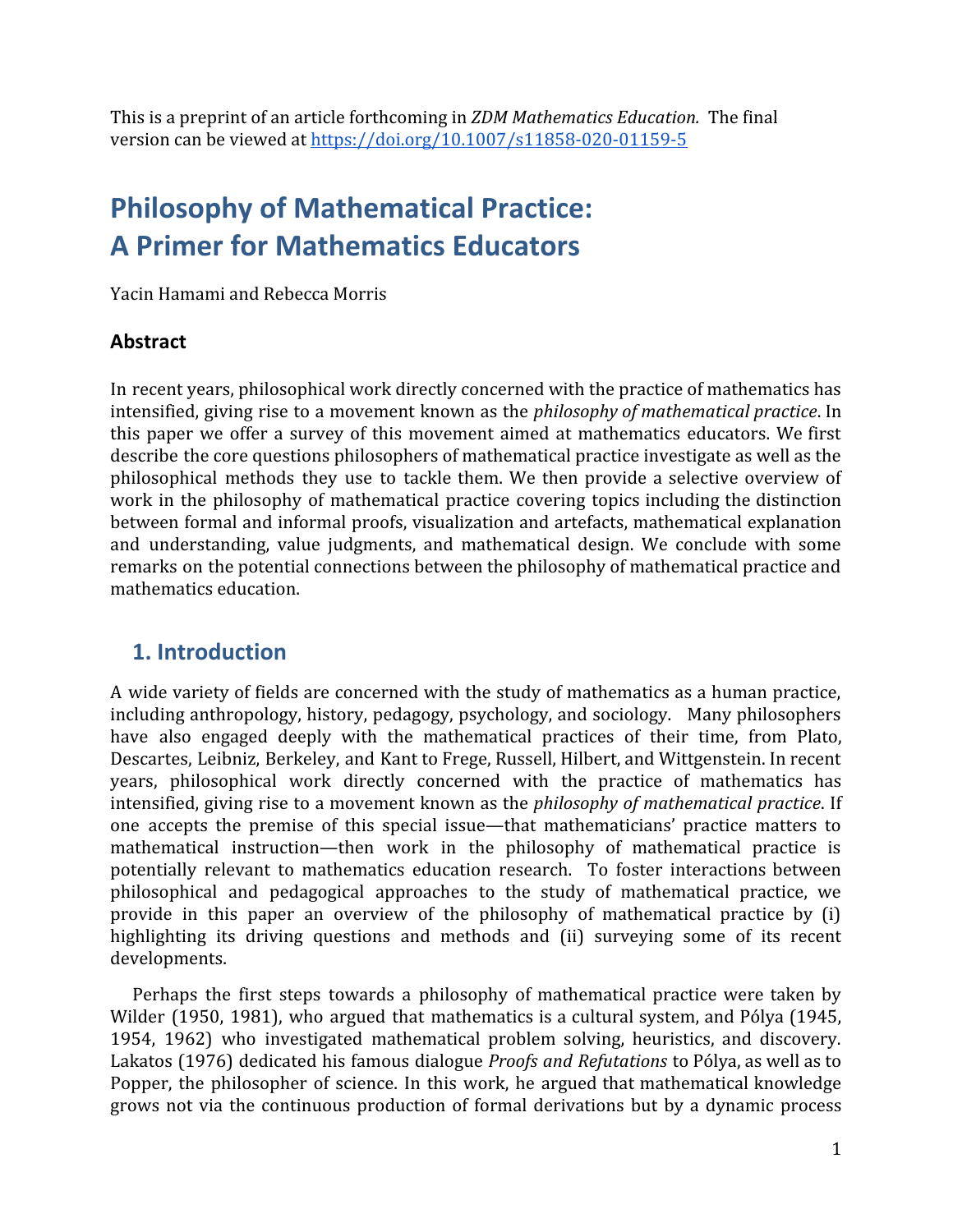which involves proposing "proofs" which are then refuted and subsequently refined. Kitcher (1984) was also concerned with the growth of mathematical knowledge, arguing that modern mathematics evolved via a series of rational transitions from earlier practices.

In the past twenty years, contributions to the philosophy of mathematical practice have considerably increased. One earlier work from this time period is that of Corfield (2003) who argues that philosophers should pay more attention to what mathematicians do and presents a variety of case studies that do exactly this. More recently, a number of important collected volumes and monographs have been published that document the field. The collections edited by Van Kerkhove and Van Bendegem (2007), Van Kerkhove (2009), and Löwe and Müller (2010) bring together a variety of contributions focusing on the question of what a mathematical practice is and how it should be studied. The collection edited by Mancosu (2008) presents contemporary work on topics including visualization and diagrams, explanation and understanding, and mathematical concepts and definitions, among others. The collection edited by Ferreirós and Gray (2006) aims to promote connections between the history and philosophy of mathematics while the collection edited by Larvor (2016a) focuses on mathematical culture. Giaquinto (2007) provides a wide-ranging epistemological study of visual thinking in mathematical practice which takes into account empirical results from cognitive science and mathematics education. Grosholz (2007) has investigated what she calls the "productive ambiguity" of representations in mathematical and scientific practices through a diverse collection of case studies. Macbeth (2014) has given center stage to analyses of various past and contemporary mathematical practices in her general account of reason as a power of knowing. Ferreirós (2015) has offered an account of mathematical knowledge highlighting the importance of interactions between different practices. Finally, Wagner (2017) has proposed a philosophy of mathematical practice grounded in the negotiation of constraints.

In the remainder of this paper we focus primarily on contemporary philosophy of mathematical practice, with the aim of providing an overview of the field for mathematics education researchers.<sup>1</sup> We begin in sections [\(2](#page-2-0)) and [\(3](#page-3-0)) with a discussion of the questions investigated by philosophers of mathematical practice and the methods used to tackle them, respectively. Section ([4](#page-6-0)) then surveys a selection of work in the philosophy of mathematical practice. Section [\(4.1](#page-6-1)) discusses the relationship between formal and informal proofs. Visualization and artefacts are the focus of section [\(4.2](#page-8-0)). Explanation and understanding are treated in section  $(4.3)$  $(4.3)$  $(4.3)$  while value judgments more generally are considered in section  $(4.4)$  $(4.4)$ . Section  $(4.5)$  discusses the issue of design in mathematics. We conclude in section [\(5\)](#page-17-0) with some remarks on the relation between the philosophy of mathematical practice and mathematics education.

 $1$  For other overviews of the field aimed at philosophers we refer to Van Bendegem (2014), Giardino (2017b), and Carter (2019).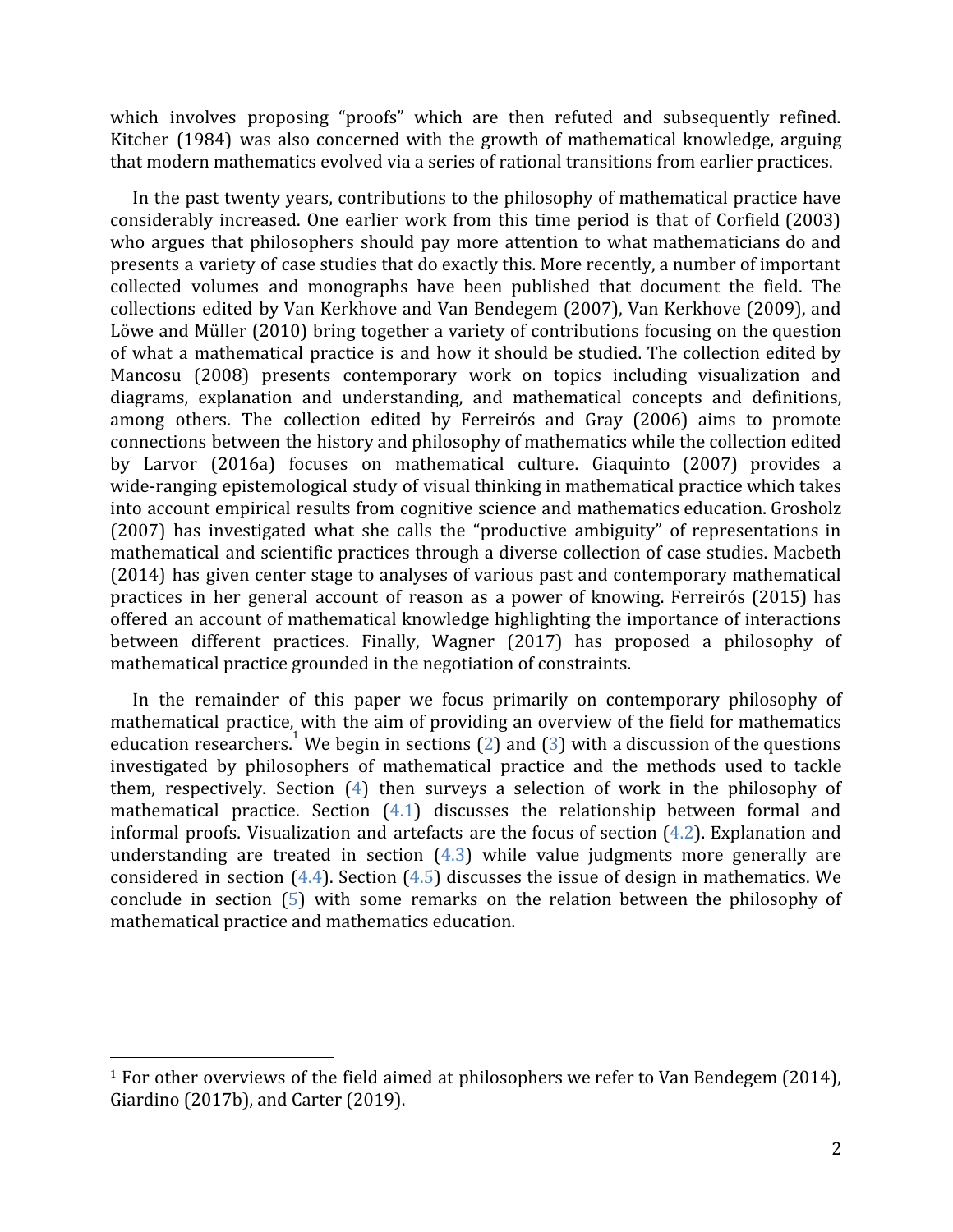## <span id="page-2-0"></span>**2. Questions in the Philosophy of Mathematical Practice**

Philosophy of mathematics, broadly construed, aims to understand mathematics, and potentially engage with how mathematics should be done. However, philosophers of mathematics of the twentieth century have focused mainly on the foundations of mathematics and on metaphysical and epistemological questions about the nature of numbers and our access to them (for a review, see Benacerraf and Putnam 1964; Shapiro 2000). Addressing these questions did not require paying close attention to mathematical practice beyond set theory and the elementary parts of arithmetic and geometry (Mancosu 2008, pp. 1–2). Philosophers of mathematical practice aim to broaden this research agenda and to engage directly with mathematics as it is practiced by addressing questions such as:

- What are the components of mathematical knowledge?
- What do *we* do when we do mathematics?
- What is "good" mathematics?
- In what sense is mathematics a social practice?
- What can the history of mathematics tell us about its nature?
- What is the relationship between mathematics and other disciplines?

Let us say a little about each question in turn.

**What are the components of mathematical knowledge?** Mathematical knowledge does not lie solely in theorems. Philosophers of mathematical practice investigate all the components of mathematical knowledge including proofs (e.g., Rav 1999; Detlefsen 2009), axioms (e.g., Schlimm 2013), concepts and definitions (e.g., Tappenden 2008), and methods (e.g., Avigad 2006). The objective is to analyze the nature of these different components and to understand the way(s) they function in actual mathematical practice.

**What do** *we* **do when we do mathematics?** Mathematics is done by *human* agents. Philosophers of mathematical practice take this seriously and so investigate how we, as human beings, do mathematics. In this respect, topics that have received philosophical attention include the role of visualization (e.g., Giaquinto 2007) and imagination (e.g., Arana 2016), the use of artefacts such as diagrams (e.g., Giardino 2017a) and notations (e.g., Muntersbjorn 1999; De Cruz and De Smedt 2013), and the importance of planning agency in mathematical activities (Hamami and Morris, forthcoming). Insofar as human agents are cognitive agents, several authors investigate and integrate this cognitive dimension, often by drawing upon empirical research from cognitive science and mathematics education (e.g., Giaquinto 2007).

**What is "good" mathematics?** Mathematicians want their work to be more than just correct—they also want it to be "good." Philosophers of mathematical practice aim to clarify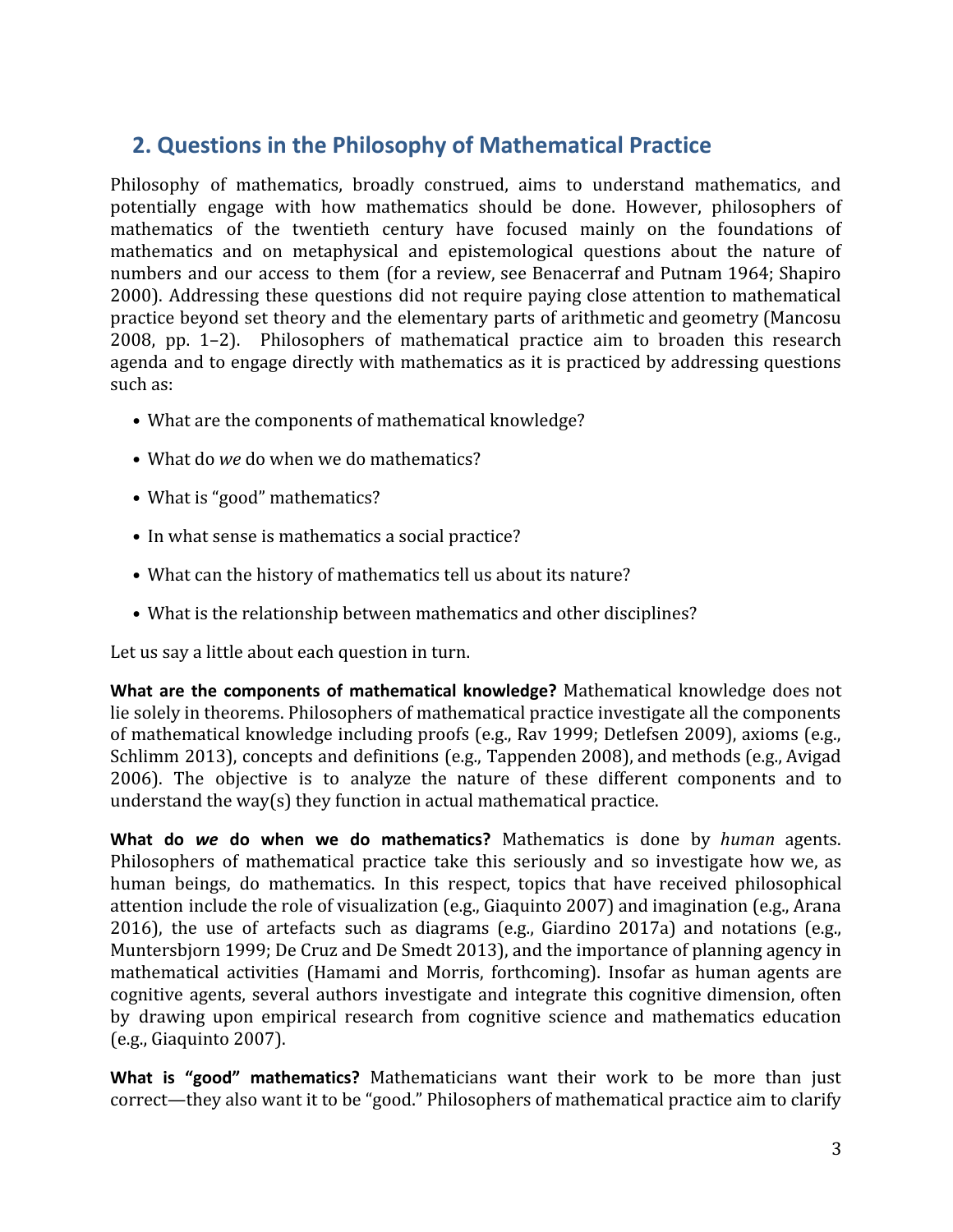the ways in which a piece of mathematics can be "good," for example, by being explanatory (e.g., Steiner 1978), beautiful (e.g., Rota 1997), pure (e.g., Detlefsen and Arana 2011), deep (e.g., Arana 2015), fruitful (e.g., Tappenden 2012), fitting (e.g., Raman-Sundström and Öhman 2018), interesting (e.g., Thomas 2017) or well-motivated (e.g., Morris 2020). Moreover, philosophers of mathematical practice are interested in good mathematical design. That is to say, they are interested in determining how we should evaluate mathematical notations and how mathematics should be structured (see, e.g., Sieg 2010; De Toffoli 2017; Avigad, 2020).

**In what sense is mathematics a social practice?** Mathematical practice is inherently social. Mathematicians submit their work for peer review, read journal articles, attend conferences, and work together to prove theorems. Philosophers of mathematical practice aim to understand this social dimension of mathematics (Löwe and Müller 2010; Ferreirós 2015; Larvor 2016a) by investigating its social values, norms, and practices (see, e.g., Müller-Hill 2009; Geist, Löwe, and Van Kerkhove 2010; Andersen, forthcoming; Rittberg, Tanswell, and Van Bendegem, forthcoming).

**What can the history of mathematics tell us about its nature?** Mathematics is not static—its history shows that it has undergone striking changes. Philosophers of mathematical practice thus undertake historical case studies to better understand these changes and the consequences associated with them (see, e.g., Manders 2008; Yap 2011; Avigad and Morris 2014, 2016; Ferreirós 2015). Indeed, many researchers in the field combine philosophical and historical expertise and aim to promote an integrated approach to the philosophy and history of mathematical practice (Mancosu, Jørgensen, and Pedersen 2005; Ferreirós and Gray 2006; Mumma and Panza 2012).

**What is the relationship between mathematics and other disciplines?** It is a truism to say that mathematics is used in virtually all branches of the social and natural sciences. Philosophers of mathematical practice are interested in investigating the various relationships between mathematics and other disciplines such as, e.g., computer science (Avigad 2008a, 2008b), physics (Urquhart 2008b, 2008a), and biology (Islami and Longo 2017), and to analyze what this tells us about mathematics. Furthermore, the traditional philosophical issue of the applicability of mathematics to the external world remains a central issue in the field (Wilson 2006; Pincock 2012).

In the next section, we discuss the methodologies employed by philosophers of mathematical practice to make progress on these questions. In section ([4](#page-6-0)), we provide illustrations of their work. Our focus in this paper is on work that addresses the first three questions.

## <span id="page-3-0"></span>**3. Methodologies in the Philosophy of Mathematical Practice**

A distinctive characteristic of the philosophy of mathematical practice, inasmuch as it instantiates a *philosophical* approach to the study of mathematical practice, is of course the use of traditional methodologies in philosophical research. But armchair philosophy—as consisting of pure *a priori* thinking without any recourse to observation or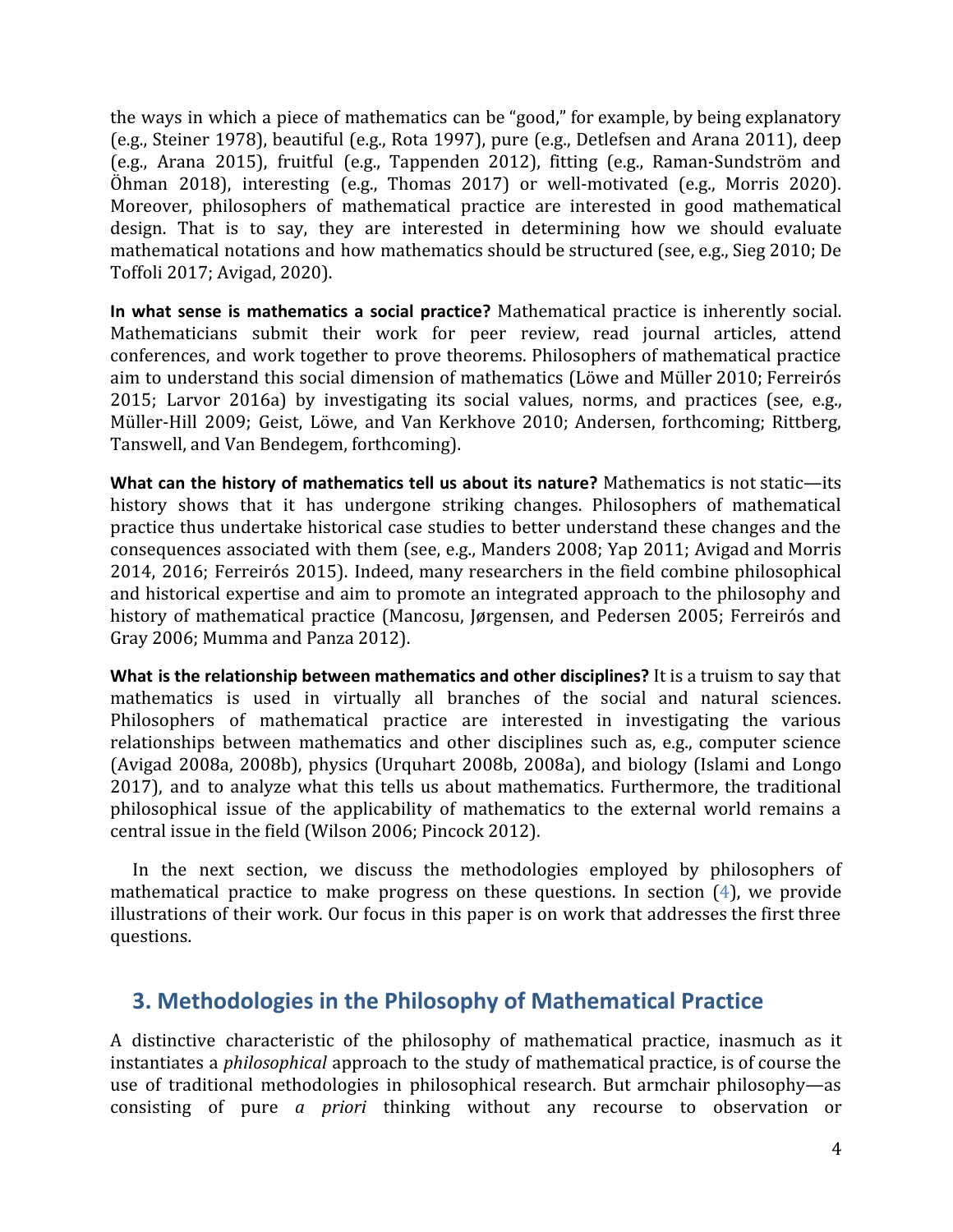experiment—does not seem appropriate to investigate mathematical practice. Rather, if the promise to pay greater attention to actual mathematical practice is to be fulfilled, one needs specific methods to look at and investigate mathematical practice. For this reason, the method of case studies has played a central role in the development of the field, and the use of various empirical methods borrowed from other fields is becoming more and more prominent. In this section, we provide an overview of the main methodologies that have been used so far in the philosophy of mathematical practice.

**Case studies** As will become clear in the following sections, the method of *case studies* is central to the philosophy of mathematical practice. The method consists in analyzing in detail one or more phenomena in the context of a specific mathematical practice, either past or present. Although the method is often used in an exploratory way to identify interesting phenomena, in published work it is almost always directed towards one or more special issues to be addressed. In particular, case studies can be used to support, or to provide a counterexample to, a given conceptual analysis or framework. As we shall see, the method has been used in relation to most of the issues we shall touch upon in our overview of the field (section ([4\)](#page-6-0)).

**Conceptual analysis** One of the central methods of philosophy is *conceptual analysis*. It consists in answering questions of the form "What is *X* ?" by reflecting on our own understanding of the concept *X* , the result of which most often takes the form of a set of necessary and sufficient conditions for something to be or to count as *X* . Typical examples of philosophical concepts that have been analyzed in this way are agency, justice, knowledge, morality, rationality, and truth, to mention a few. In the philosophy of mathematical practice, the method has been used, in particular, to analyze different values attributed by mathematicians to pieces of mathematics such as proofs, theorems, definitions, or methods. One can then find in the literature conceptual analyses of what it means for a piece of mathematics to be or to count as explanatory, beautiful, pure, deep, fruitful, fitting, or interesting (see section  $(4.4)$  $(4.4)$  $(4.4)$ ).

**Conceptual framework** Many phenomena and concepts do not lend themselves to conceptual analysis but require instead the development of a whole *conceptual framework*, that is, a complex network of notions and theses. Perhaps the most illustrative examples of this are conceptual frameworks aiming to provide an account of the notion of mathematical practice itself such as the ones proposed by Kitcher (1984), Van Bendegem and Van Kerkhove (2004), and Ferreirós (2015) which, of course, requires much more than a set of necessary and sufficient conditions.<sup>2</sup>

**Arguments** Developing *arguments* in favor of or against particular philosophical views is another fundamental method of philosophical research. This method has been central to traditional philosophy of mathematics in the twentieth century, where much effort has been devoted to the articulation of various philosophical views—naturalism, nominalism, Platonism, structuralism, etc.—which has generated in turn a whole dialectic of arguments

<sup>&</sup>lt;sup>2</sup> For discussions relevant to the characterization of the notion of mathematical practice, see also Giardino et al. (2012) and Carter (2019, sec. 4).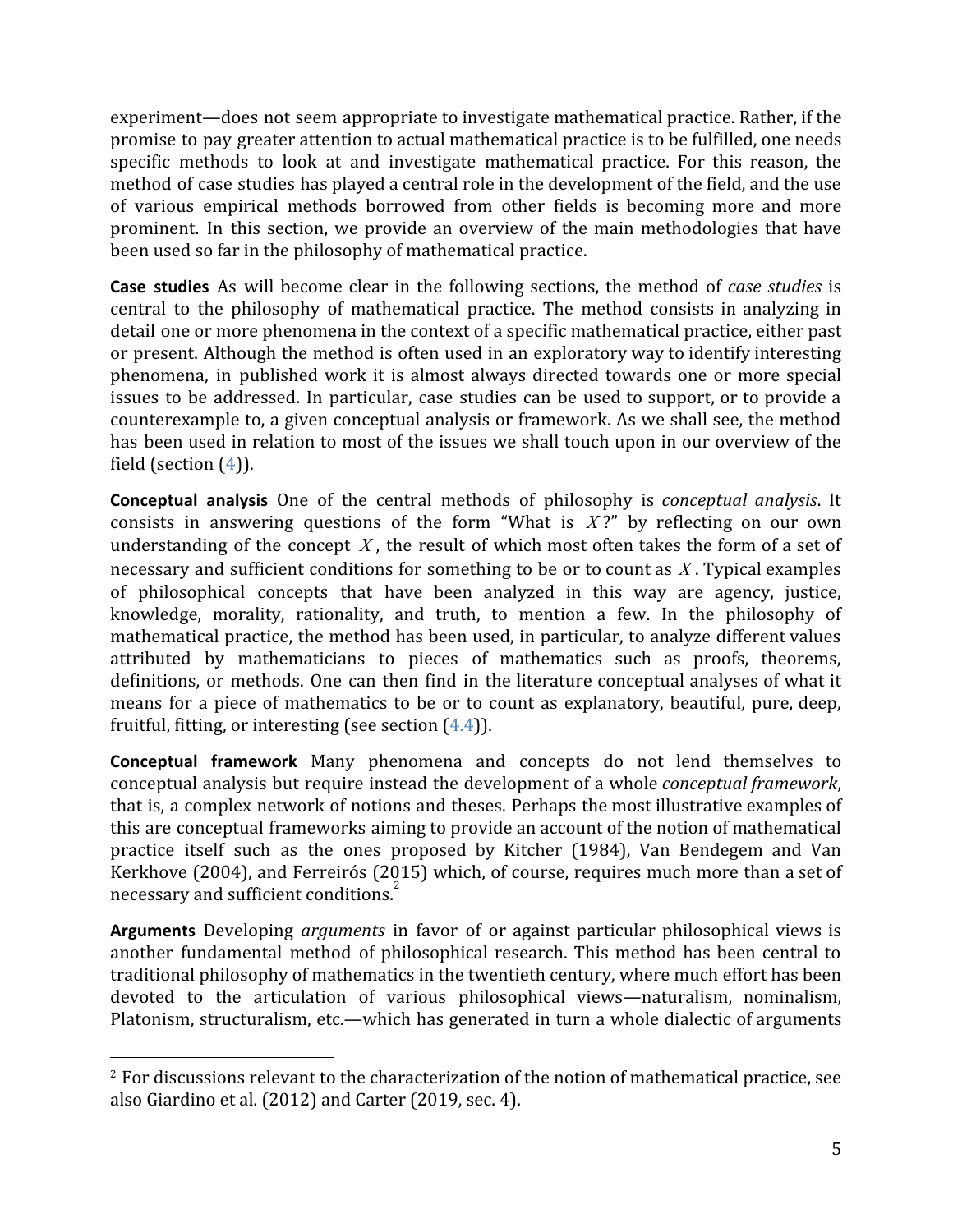advanced in favor of and against them. Philosophical views allowing such a dialectic have still to emerge in the philosophy of mathematical practice. But arguments have been developed in the field with respect to specific theses and accounts. We can mention here the arguments put forward by Brown (1997, 1999) and Giaquinto (2007, 2011) in favor of the thesis that pictures and diagrams can play a positive epistemic role in inference and proof, by Lange (2009) against the thesis that proofs by mathematical induction are explanatory, and by Tanswell (2015) against the account of informal proofs proposed by Azzouni (2004), among others. In line with traditional philosophical practice, arguments in favor of a particular view or thesis can consist in showing that (i) it can account for a wide range of cases, (ii) it is in line with mathematical practice, and/or (iii) it relies on a minimal set of assumptions. Arguments against a view or thesis can take the form of (i) providing counterexamples, (ii) deriving unwanted consequences, and/or (iii) exposing problematic assumptions.

**Empirical methods** There is now a growing interest in using *empirical methods* in the philosophy of mathematical practice (Aberdein and Inglis 2019). These methods are usually borrowed from other fields such as the social sciences, cognitive science, and mathematics education, and research using these methods is often conducted in interdisciplinary collaborations with researchers of these different fields. So far the main empirical methods that have been used in the field are interviews, psychological experiments, and surveys. They have been employed to investigate the peer review process in mathematical practice (Geist, Löwe, and Van Kerkhove 2010; Andersen, forthcoming), the way mathematicians write mathematical research papers (Andersen, Johansen, and Sørensen, forthcoming) and evaluate the value(s) of mathematical proofs (Inglis and Aberdein 2014), knowledge ascriptions on the basis of mathematical proofs (Müller-Hill 2009), the kind of explanations mathematicians provide in online mathematical discussions (Pease, Aberdein, and Martin 2019), and the cognitive bases of Euclidean diagrammatic reasoning (Hamami, Mumma, and Amalric, submitted), among others.

**Imports from other fields** Finally, some contributions have imported and built upon developments from other fields. An illustrative example of this is the work of Avigad on value judgments (Avigad 2006) and mathematical understanding (Avigad 2008b) where he relied on formal models from the field of formal verification, as well as his more recent work which imports the notion of modularity from software engineering to analyze the structure and components of mathematical knowledge (Avigad, 2020). Another important example is to be found in the work of Giaquinto (2007) which drew heavily on works from cognitive science and mathematics education in developing his epistemological analysis of visual thinking in mathematics.

The philosophy of mathematical practice thus uses a wide range of philosophical methods and borrows methods from other fields as well. Research in the field has so far been pursued in a multidisciplinary and open-minded spirit, and so it is very likely that the number of methods employed in the philosophical study of mathematical practice will continue to grow with the development of the field.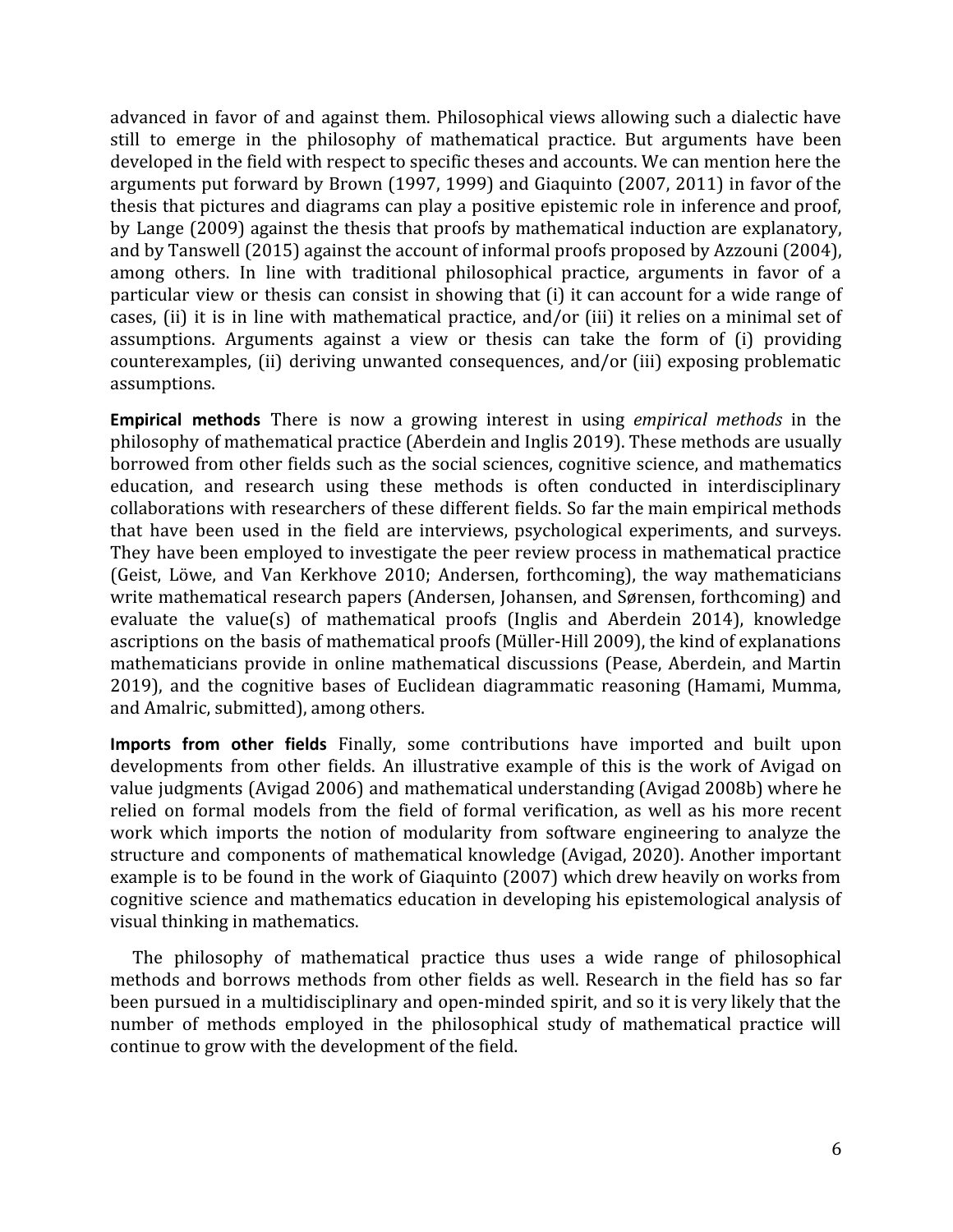## <span id="page-6-0"></span>**4. A Selective Overview of Current Trends and Issues**

We provide in this section an overview of some of the main trends and issues driving the philosophy of mathematical practice. Such an overview is bound to be selective but it offers nonetheless a representative picture of the type of research conducted in the field.<sup>3</sup>

## <span id="page-6-1"></span>**4.1. Informal vs Formal Proofs**

For the vast majority of the twentieth century, the dominant philosophical conception of what a proof is has been given by the notion of *formal proof* coming from logic and the foundations of mathematics. A formal proof is always specified relative to a given *formal deductive system*, and so defining the former requires first defining the latter. A formal deductive system Γ is a triple ⟨*L*, *R*, *A*⟩ composed of: a *formal language L* for representing mathematical propositions as formulas; a set of *rules of inference R* specifying what counts as a legitimate or acceptable inference from some formulas taken as premisses to another formula taken as conclusion; and a set of *axioms A* consisting of certain formulas in *L* . A formal proof in Γ is then defined as a sequence of formulas in *L* such that each formula in the sequence is either an axiom in *A* or the result of the application of a rule of inference in *R* to one or more preceding formulas in the sequence. The notion of formal proof constitutes then a *normative* account of what a mathematical proof *ought* to be, but it has also been taken as a *descriptive* account of what mathematical proofs are in practice.

Although many had noticed the limits of the model of formal proof as a descriptive account of ordinary proofs, Rav's essay entitled "Why do we prove theorems?" (Rav 1999) has been instrumental in triggering a philosophical discussion of the specificities of proofs in practice as well as of the relation between ordinary proofs and formal proofs. In this contribution, Rav has insisted on three features of informal proofs that are not—and maybe even cannot be—captured by the model of formal proof. The first one is what Rav calls the "irreducible semantic content" (Rav 1999, p. 11) of ordinary proofs which is precisely what is lost when an informal proof is translated into a formal proof—the latter being, by definition, a *syntactic* entity. The second one is the catalyzing role that the search for informal proofs plays in the growth of mathematical knowledge, that is, in the development of new mathematical tools, methods, concepts, etc. The third one is the capacity of informal proofs to serve as vehicles for various forms of *practical knowledge* or *know-how*, as Rav put it: "The whole arsenal of mathematical methodologies, concepts, strategies and techniques for solving problems, the establishment of interconnections between theories, the systematisation of results—the entire mathematical know-how is embedded in proofs" (Rav 1999, p. 20).<sup>4</sup> According to Rav, the mathematical knowledge embedded in ordinary

<sup>&</sup>lt;sup>3</sup>Two themes that will not be addressed in this paper are the role of computers in mathematical inquiry and the issue of ethics in mathematics. For the former, we refer the reader to Avigad (2008a). For the latter, see Rogers and Kaiser (1995), Ernest (2016, 2018), and Rittberg, Tanswell, and Van Bendegem (2018).

<sup>4</sup> For a discussion of Rav's notion of know-how, see Tanswell (2016, chapter 4).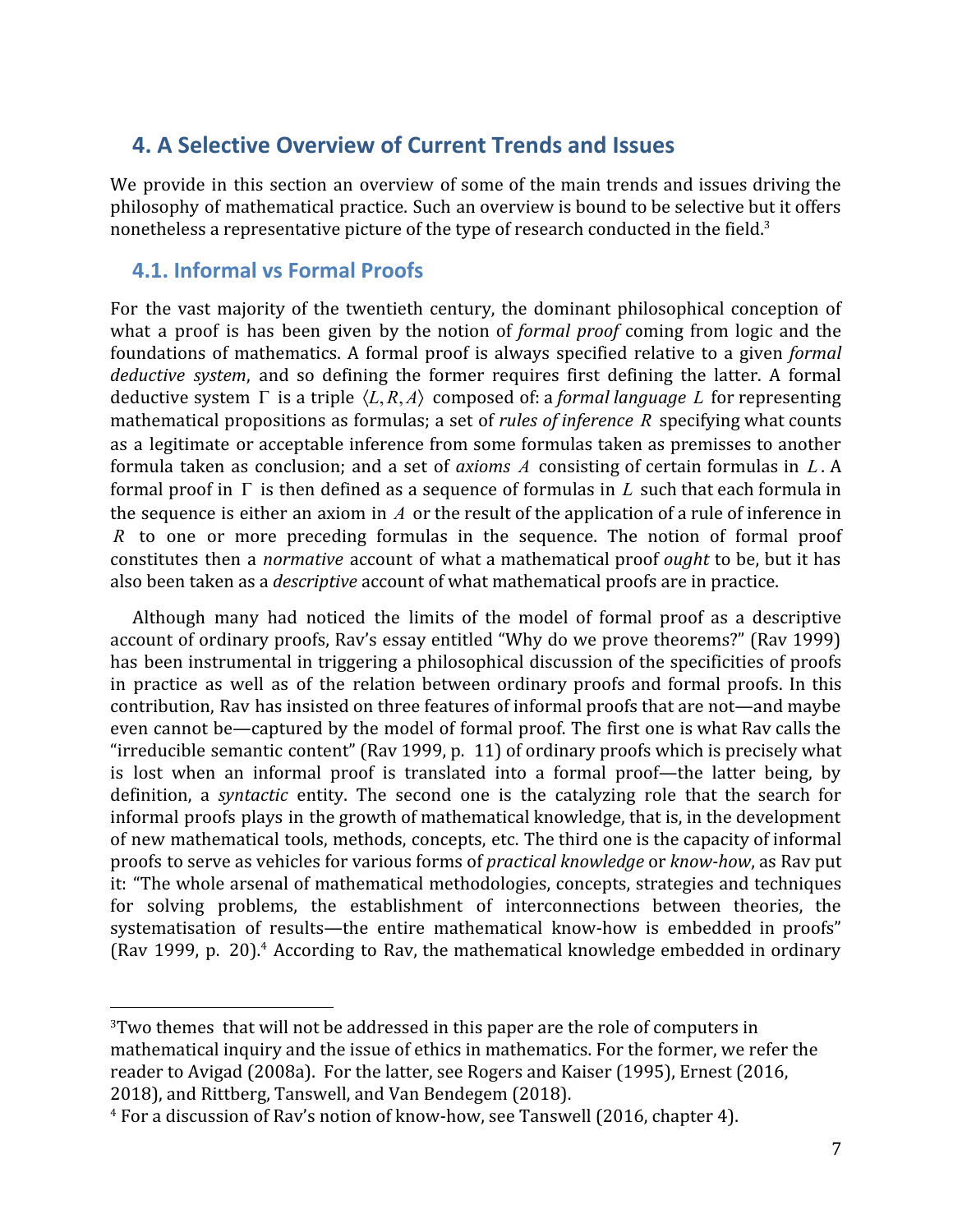proofs is of greater epistemological significance than the one embedded into the theorems they establish, and thus deserves dedicated epistemological attention.

The differences<sup>5</sup> between informal proofs and formal proofs have motivated several authors to develop new philosophical accounts of the former, the main objective being to provide a conception of mathematical proofs that is more faithful to the reality of mathematical practice. In this respect, Aberdein (2006) has proposed to analyse informal proofs using the resources of *informal logic*—a domain which aims to investigate inferential and argumentative practices in concrete or "real life" instances. Aberdein's study has emphasized the importance of taking into account the dialogical context in which informal proofs occur—following the theory of Walton (1998)—and has identified different types of "proof dialogues" in which informal proofs function. Another proposal is due to Leitgeb (2009) who has developed an account in which informal proofs differ from formal proofs in possessing *semantic* and *intuitive* components. In Leitgeb's analysis, the semantic dimension refers to the fact that the terms and sentences occurring in informal proofs possess a *meaning* and must be *interpreted*, while the intuitive dimension refers to the fact that the elementary steps of informal proofs, as well as the axioms adopted in practice, are taken to be intuitive in specific senses of the term. Starting from the observation that informal proofs "suffer some sort of violence or essential loss" (Larvor 2012, p. 717) when recast or translated into formal proofs, Larvor (2012) has developed an account of informal proofs that could explain this observation. Larvor's account is based on two key ideas: (1) that the validity of inferences in informal proofs does not depend only on the logical form of premisses and conclusions but also on their *content*; (2) that inferences in informal proofs should be conceived as *inferential actions* which can act not only on propositions but also on non-propositional representations such as "diagrams, notational expressions, physical models, mental models and computer models" (Larvor 2012, p. 721). Insofar as most of these inferential actions are dependent on the particular mathematical domain to which they belong they are not formal, and so are essentially resistant to any formal translation—the inferential actions occurring in formal proofs being by definition possible and acceptable in all domains.

Among the issues related to the nature of informal proofs that have attracted the attention of philosophers of mathematical practice is the important one of the *rigor* of informal proofs. Burgess (2015) provides a neat formulation of the notion of rigor to be investigated: "The quality whose presence in a purported proof makes it a genuine proof by present-day journal standards, and whose absence makes the proof spurious in a way that if discovered will call for retraction, is called *rigor*" (Burgess 2015, p. 2). But what does it mean to say that a mathematical proof is rigorous? A common answer to this question, that we might call the *standard view*, has it that a mathematical proof is *rigorous* whenever it can be *routinely translated* into a formal proof (Mac Lane 1986, p. 377). This conception of the rigor of mathematical proofs has, however, been heavily attacked in the philosophical literature, mostly on the ground that it yields an implausible account of how the notion of rigor is used by mathematicians to judge proofs in mathematical practice (Antonutti

<sup>&</sup>lt;sup>5</sup> See Hamami (2018) for an analysis of these differences at the level of the elementary components of the two types of proofs.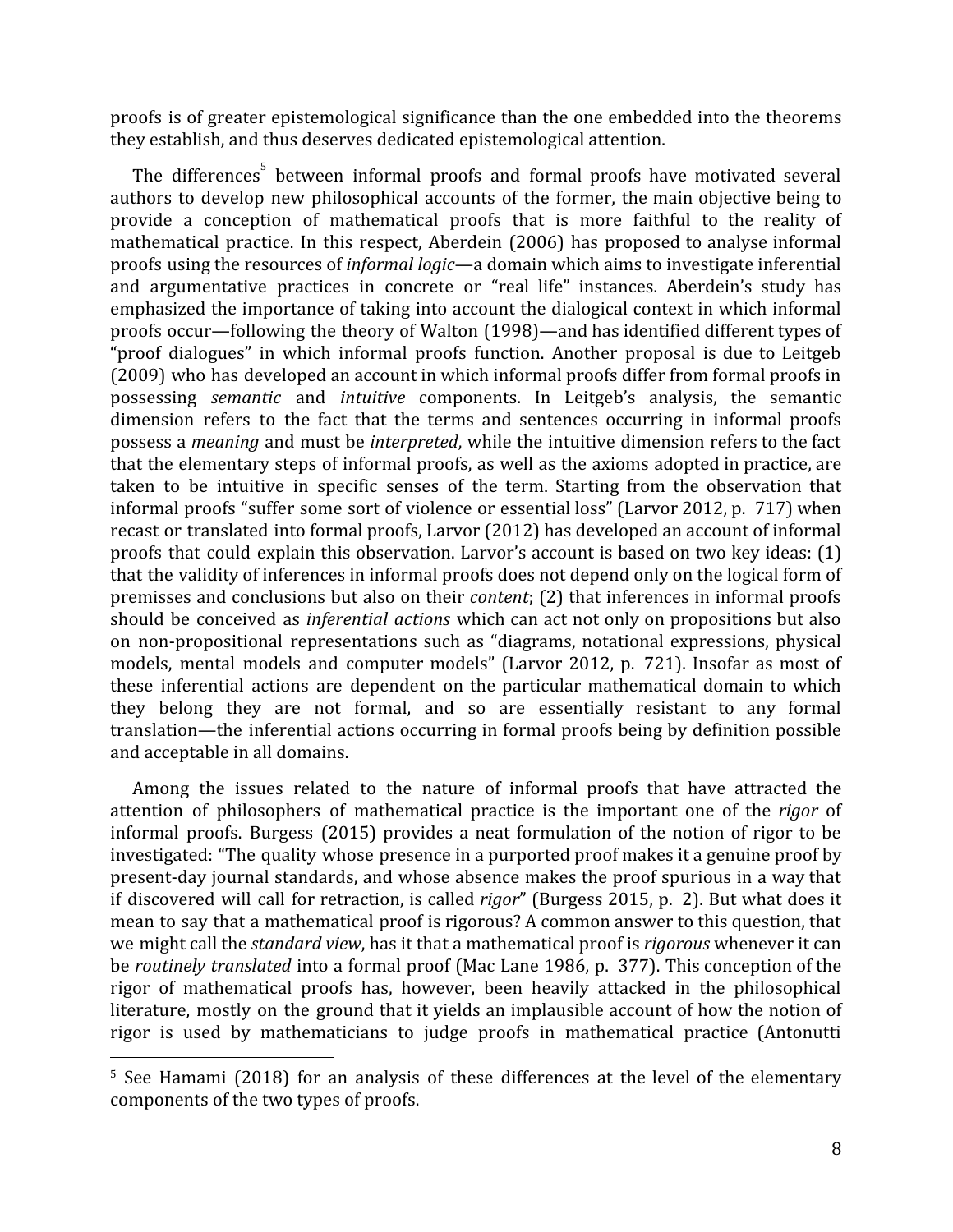Marfori 2010; Detlefsen 2009; Tanswell 2015; Larvor 2016b). A current objective for the philosophy of mathematical practice is thus to provide an account of the rigor of mathematical proofs that accords with the way proofs are judged to be rigorous in ordinary mathematical practice.<sup>6</sup>

To sum up, a key challenge for the philosophy of mathematical practice is to better understand the relation between formal and informal proofs and to work towards a philosophical account of mathematical proofs able to get at the subtle and multidimensional functioning of proofs in mathematical practice.

## <span id="page-8-0"></span>**4.2. Visualization and Artefacts**

In twentieth century philosophy of mathematics, little attention has been devoted to the nature and role of non-linguistic representations in mathematics. This may be explained, in part, by the well-known dismissal of intuition and visualization in mathematical thinking originating in nineteenth century mathematics (Pasch 1882; Hahn, 1933/1980), following mathematical developments such as the emergence of non-Euclidean geometries and the arithmetization of analysis. Yet, it must be acknowledged that visual representations are widespread in both past and contemporary mathematical practices. One of the most active lines of research within the philosophy of mathematical practice has thus consisted in investigating the role and nature of visual representations in various mathematical activities—proving, justifying, discovering, explaining, understanding, etc. This encompasses *internal* visual representations relying on visual imagery or imagination but also *external* representations—e.g., diagrams, symbolic systems, notations, computer images, etc.—which we will refer to as mathematical *artefacts*. As representative of this line of research we can mention the two monographs by Brown (1999) and Giaquinto (2007), the collected volume edited by Mancosu, Jørgensen, and Pedersen (2005), and the special issue of *Synthese* edited by Mumma and Panza (2012) on the history and philosophy of diagrams in mathematics. In this section, we propose a brief, and *a fortiori* selective, overview of these developments.<sup>7</sup>

In opposition to the received view, Brown (1997, 1999) and Giaquinto (2007, 2011) have both defended a positive epistemic role for visual representations in mathematics thereby triggering renewed interest in this topic. Brown (1997, 1999) has argued that pictures can prove mathematical propositions—the third chapter of the book presents and discusses a wealth of examples of "picture-proofs," ranging from the intermediate value theorem to various propositions about natural numbers and infinite series. Brown's view on the role of pictures is integrated with his defense of Platonism, the main idea being that "*Some 'pictures' are not really pictures, but rather are windows to Plato's heaven*" (Brown 1999,

<sup>&</sup>lt;sup>6</sup> See Hamami (forthcoming) for an attempt to meet this challenge which is nonetheless compatible with the standard view.

<sup>7</sup> For extensive reviews of visual and diagrammatic thinking in mathematics, see Giaquinto (2016) and Giardino (2017a).

<sup>8</sup> For a critical outlook on Brown's view, see Folina (1999).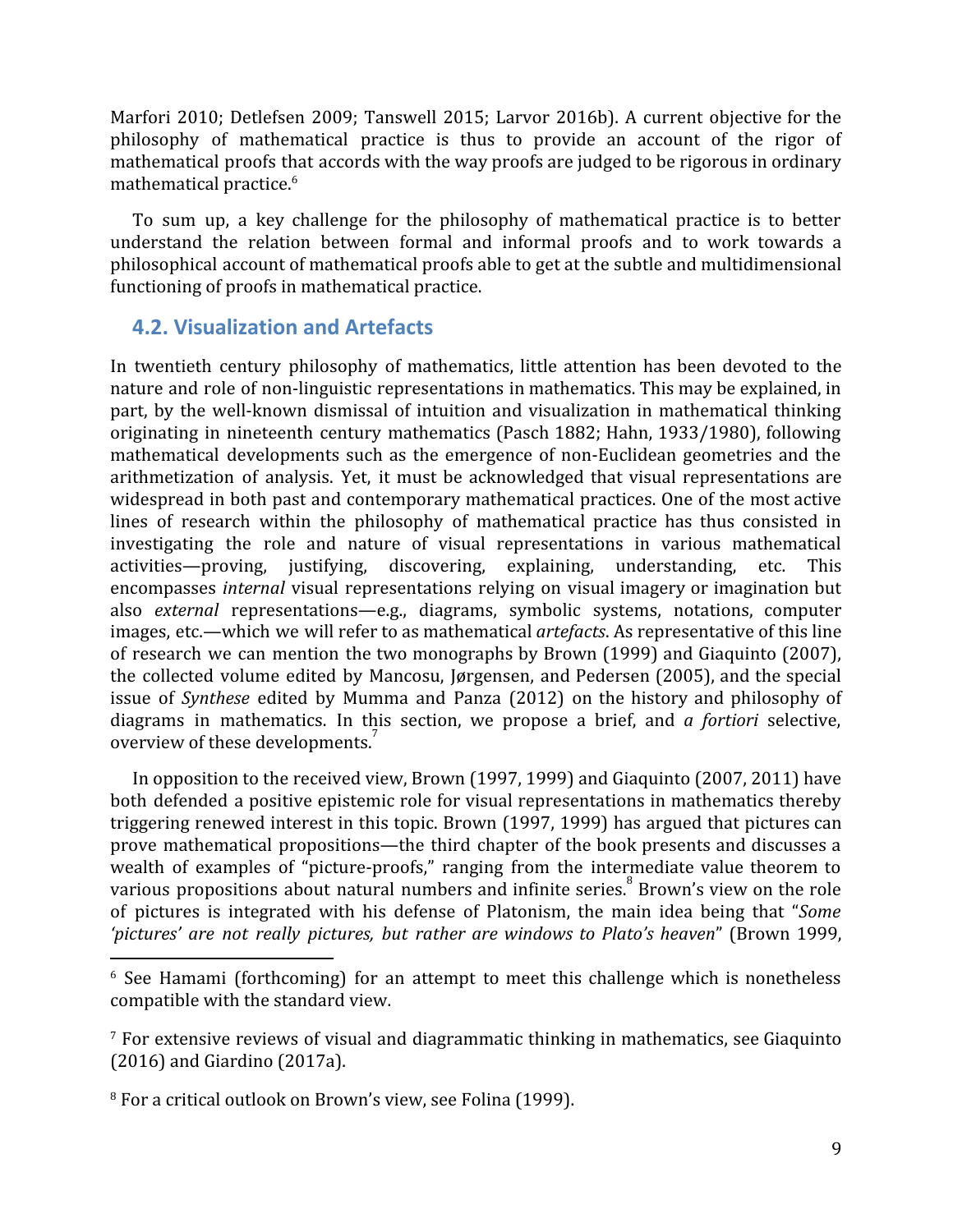p. 39), that is, pictures should be conceived as instruments helping us to perceive the mathematical realm. Giaquinto addresses in his book several themes related to the epistemology of visual thinking in mathematics, with a main focus on *discovery* which he defines as the process by which one can "come to believe [a truth] independently and in an epistemically acceptable way" (Giaquinto 2007, p. 2). The first part of the book makes a proposal about how we acquire basic geometric knowledge. Giaquinto argues that we possess certain belief-forming dispositions associated with our basic geometric concepts, drawing on contemporary works in cognitive science. Visual perception and imagination can trigger these dispositions, leading to the acquisition of geometric beliefs. When these belief-forming dispositions are reliable, the acquired beliefs count as knowledge, and they constitute then a case of synthetic *a priori* knowledge. The second part of the book examines the case of arithmetic, and the third part is concerned with the role of visual thinking in more advanced mathematics. An important point of the book is that visual thinking in mathematics is not uniform—there is a diversity of visual operations associated with different mathematical domains and contexts. In this respect, the last chapter of the book urges the development of a fine-grained taxonomy of the kinds of visual thinking present in mathematics, and in fact makes a substantial step forward in this direction.

The most common method to investigate visual representations in mathematical practice is that of *case studies*. A perfect representative of this approach is the seminal analysis by Manders (2008) of the functioning of Euclidean diagrams in the geometric proofs of Euclid's *Elements*. The modern view considers that Euclid's geometric proofs are flawed insofar as they contain deductive steps that rely essentially on the diagram such as the famous intersection point of the two circles in proposition 1 from book I of the *Elements*. In opposition to the modern critics, Manders aims to defend Euclid's diagram-based geometric practice by showing that diagrams are used in a highly controlled way in the context of Euclid's geometric proofs. More specifically, Manders provides an analysis of what he calls *diagram-based attributions*, that is, the claims introduced in the demonstration text which are based in totality or in part on the diagram. Central to his account is the distinction between the *exact* and *co-exact* attributes of Euclidean diagrams: a *co-exact* attribute is a condition which is insensitive to a certain range of continuous deformations of the diagram—e.g., that two circles intersect, or that an angle is contained in another one—an *exact* attribute is a condition that is sensitive to at least some of these deformations for which it obtains only in isolated cases—e.g., that a line is tangent to a circle, or that two segments are equal in length. The key insight of Manders is that diagram-based attributions in Euclid's geometric proofs are exclusively limited to co-exact attributes—exact attributes are never read off from the diagram, they must be established based on prior claims in the demonstration text. According to Manders, it is because co-exact attributes are sufficiently stable under the (concrete) drawing of (imperfect) diagrams that it can be controlled so as to ensure agreement among the members of the practice with respect to diagram-based attributions, thus explaining the incredible stability of the practice across centuries.

<sup>&</sup>lt;sup>9</sup> For another seminal analysis of the role of diagrams in Greek mathematics, see Netz (1999). For attempts to formalize diagrammatic reasoning in the proofs of Euclid's *Elements* see Miller (2007), Mumma (2006, 2010), and Avigad, Dean, and Mumma (2009). For an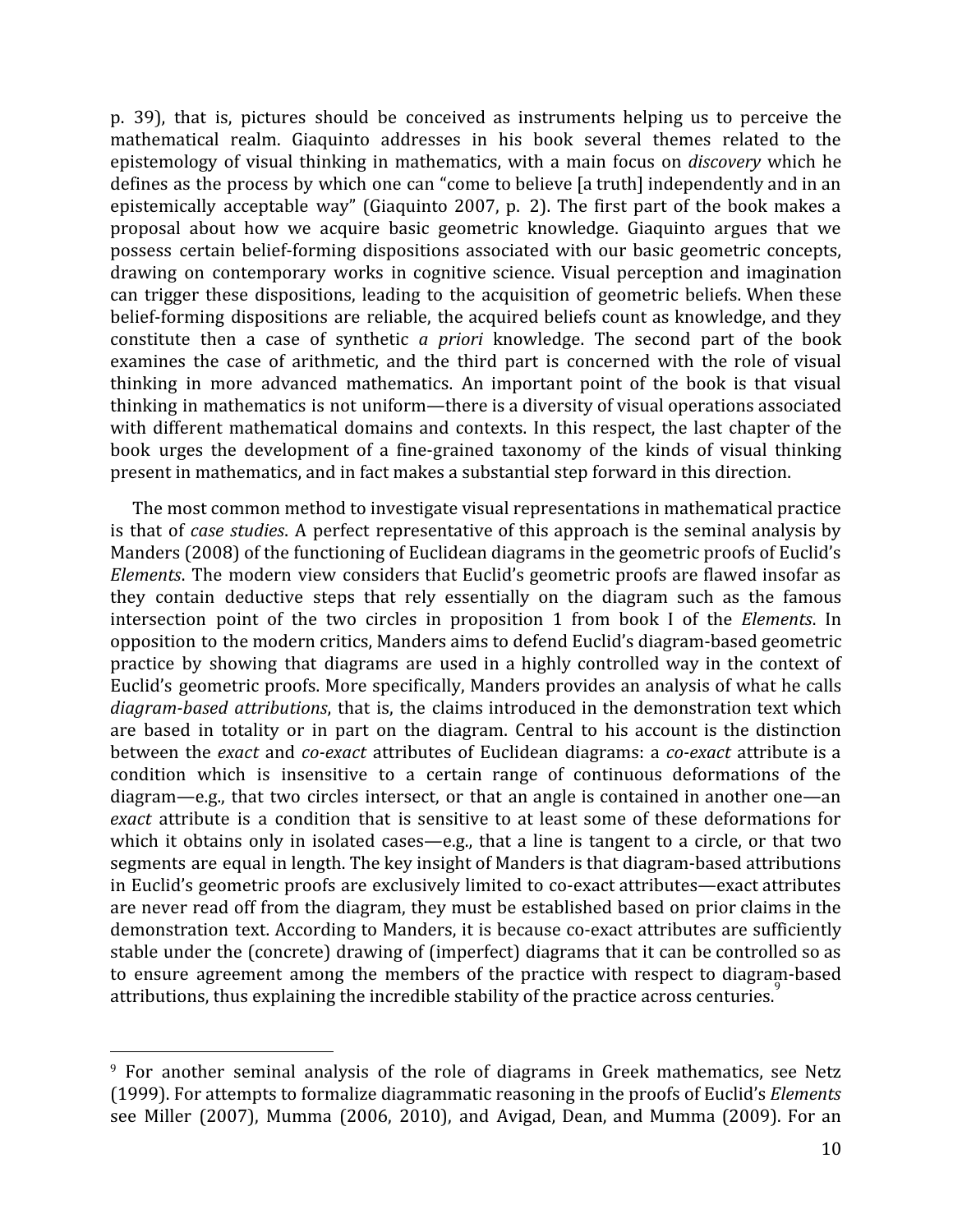More recently, the method of case studies has been applied to different kinds of visual representations used in contemporary mathematical practice. Carter (2010, 2012) has analyzed the role of diagrams in the production of a set of proofs in the field of free probability theory. On the basis of her case study, she has argued that diagrams provide a source of inspiration for identifying relevant definitions and proof strategies, that they can serve as "frameworks" for parts of a proof, and that they can help break a proof down into parts which are more manageable. Starikova (2010, 2012) has looked at the role of Cayley graphs in the development of geometric group theory. She has analyzed how the visual representations of Cayley graphs led to the discovery of new geometric properties of groups and to the introduction of new mathematical concepts, showing thereby that visual representations can play a substantial role in the development of new mathematics. De Toffoli and Giardino have investigated the use of diagrams in knot theory (De Toffoli and Giardino 2014) and low-dimensional topology (De Toffoli and Giardino 2015). In both cases, they have argued that the use of diagrams in these mathematical practices brings into play a certain form of *manipulative imagination* which is acquired by the practitioners through training and which allows them to perform *epistemic actions* (Kirsh and Maglio 1994) on the considered visual representations, thereby playing a substantial epistemic role in the contexts of proving and discovery. Finally, Eckes and Giardino (2018) have studied the role of diagrams in solving classification problems in the context of combinatorial topology—concerning the classification of compact surfaces—and algebra—concerning the classification of complex semisimple Lie algebras.

A topic that is receiving growing attention in the philosophy of mathematical practice is the one of *mathematical notations*. Brown (1999) and Colyvan (2012) have both dedicated a whole chapter of their introductory textbooks in the philosophy of mathematics to this topic. Brown (1999, chap. 6) presents various notations used in the contexts of number systems and knot theory and argues, from his Platonist position, that notations are a means to discover and reveal properties of mathematical objects, emphasizing also the importance of their *computational role*, that is, they make it possible to perform systematic computations. Colyvan (2012, chap. 8) reflects on what constitutes a good notation or notational system, and by working through diverse examples identifies several benefits that good notations possess such as enabling economical mathematical expressions, promoting generalizations and new mathematical developments, providing computational power, and enabling mathematical explanation and understanding. Macbeth (2012b) argues that good mathematical notations are not just "convenient shorthand" for mathematical expressions, they more importantly have the capacity to embody mathematical reasoning by formulating the content of mathematical concepts and making it possible to manipulate this content through a manipulation of the notation itself. Dutilh Novaes (2013) has defended the thesis that external symbolic systems play an essential role both in the acquisition of mathematical abilities by individuals as well as in the historical development of these abilities. Finally, De Cruz and De Smedt (2013) have put forward a view in which mathematical symbols are (1) constitutive of the mathematical concepts they represent and

analysis of the relation between geometric objects and the diagrams that represent them, see Panza (2012).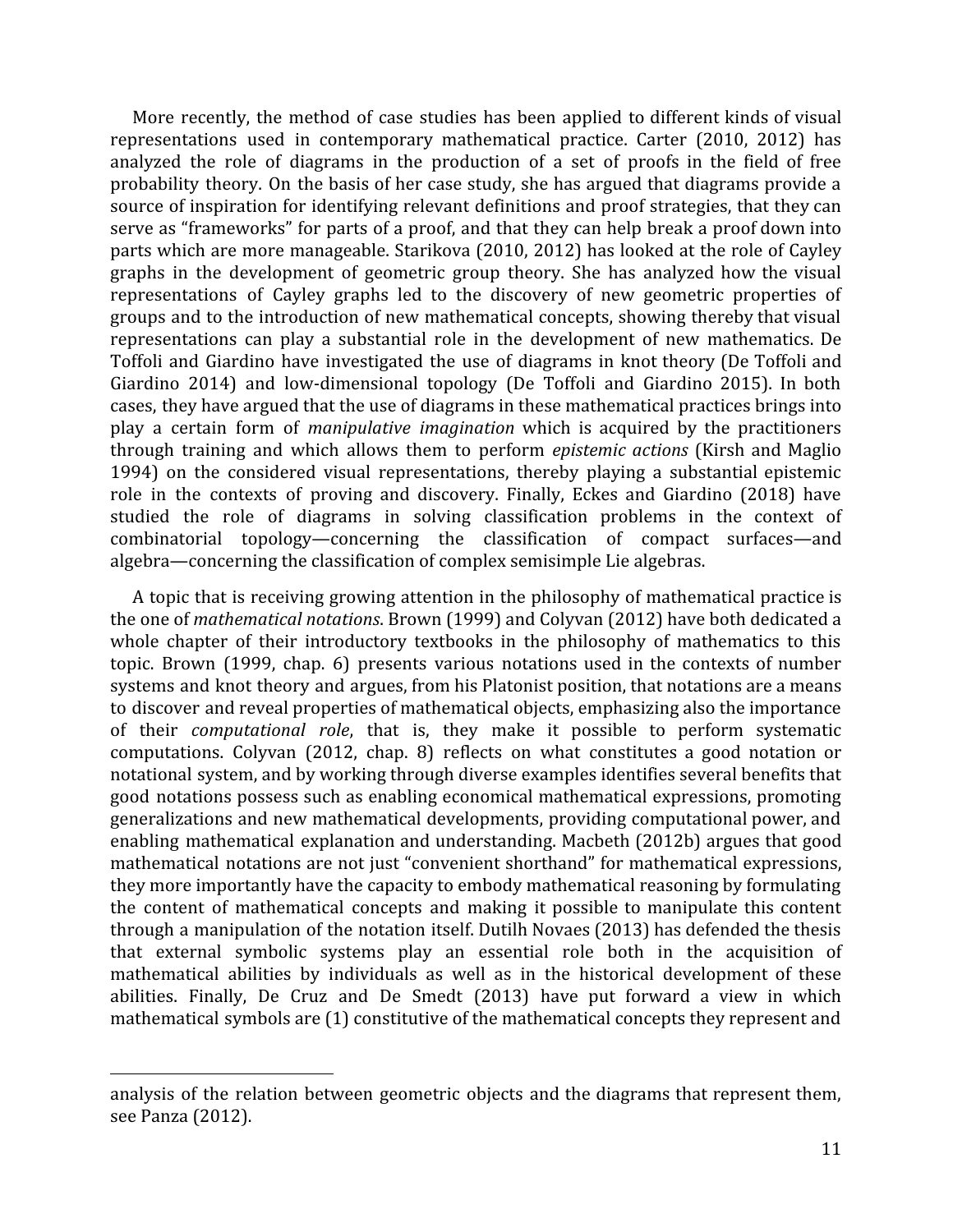(2) play a central role in mathematical cognition by supporting mathematical operations which constitute *epistemic actions* in the sense of Kirsh and Maglio (1994).

Significant progress has been made to understand the nature and role of visualization and artefacts in several areas of past and present mathematical practices. Efforts in this direction need to be pursued, but it will also be important to develop more unified frameworks and to provide a general conceptual toolbox for the study of specific cases.

#### <span id="page-11-0"></span>**4.3. Explanation and Understanding**

Intuitively, some proofs establish *that* a theorem holds, while others show *why* it holds. Proofs of the latter kind are often called explanatory. Philosophers of mathematical practice have attempted to clarify what it means for a proof to be explanatory in more precise terms via conceptual analysis. Here we consider two well known accounts of explanation due to Steiner (1978) and Kitcher (1989). More recent accounts, which due to space constraints cannot be discussed here, include those by Frans and Weber (2014), Lange (2014) and Inglis and Mejía-Ramos (2019). We also briefly consider more recent developments that go beyond giving an analysis of what makes a proof explanatory, before discussing the connection between explanation and understanding.

In his 1978 paper, Steiner considers a variety of criteria for explanatory proofs, including generality and discoverability. While initially plausible, Steiner argues that these criteria do not capture mathematical explanation. To try to demonstrate this, he exhibits proofs which, he claims, satisfy the criteria but fail to be intuitively explanatory (Steiner 1978, pp. 130–40). Next Steiner presents his own account of mathematical explanation. On his account, an explanatory proof is one which depends on a "characterizing property" (Steiner 1978, p. 147) of something mentioned in the theorem. Moreover, it should be generalizable, so that if we change the characterizing property to that of a different, but related, mathematical object or structure then we see how the proof changes and thus arrive at a different theorem. Steiner then tests his account against the example proofs he used to rule out the discarded criteria of explanation and argues that his account judges these proofs correctly.

Steiner's account has attracted much discussion and criticism (see Resnik and Kushner 1987; Weber and Verhoeven 2002; Hafner and Mancosu 2005; Lange 2014; Pincock 2015). Many of the criticisms take the form of counterexamples developed via the method of case studies. That is to say, philosophers present a proof that they, or mathematicians, intuitively take to be explanatory (or non-explanatory), but which Steiner's account judges to be non-explanatory (or explanatory). For example, Hafner and Mancosu (2005) focus on a proof of Kummer's convergence test due to Pringsheim. Kummer's convergence test states that, for an arbitrary sequence of positive integers  $(B_n)$ , if  $\lim_{n\to\infty} (B_n \frac{a_n}{a_{n+1}} - B_{n+1}) > 0$  then the  $\frac{a_n}{a_{n+1}} - B_{n+1}$ ) > 0

series  $\sum a_n$  converges. The appearance of such an arbitrary sequence  $(B_n)$  in the test was

puzzling to mathematicians, and Pringsheim explicitly intended his proof to explain its presence (Hafner and Mancosu 2005, p. 229). However, because the sequence is arbitrary, it has no characterizing property. This means Pringsheim's proof does not depend on a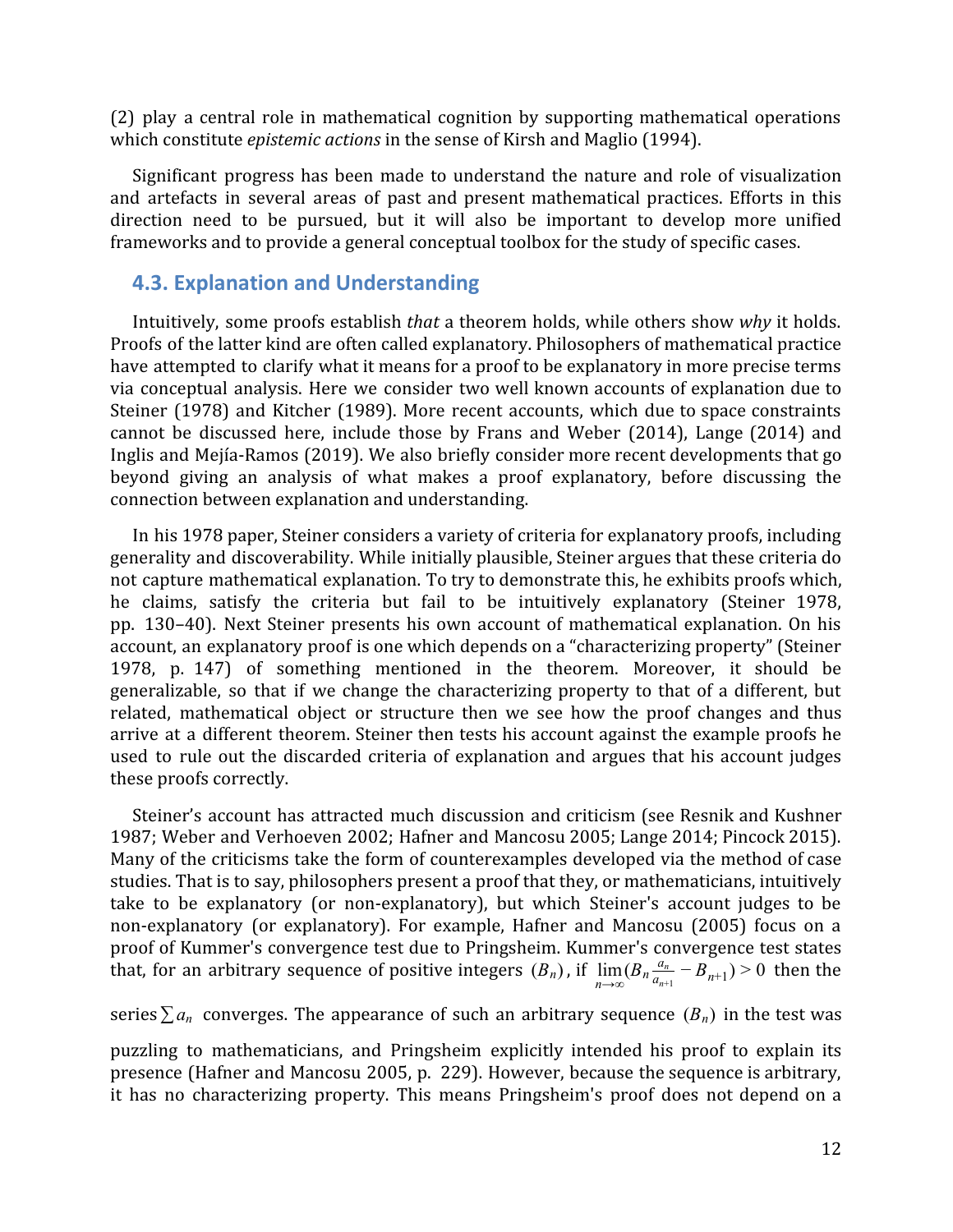characterizing property and so fails to be explanatory on Steiner's account (Hafner and Mancosu 2005, p. 230). In other words, because Pringsheim's proof was designed to be explanatory, Steiner's account judges it incorrectly.

Kitcher's (1989) account of mathematical explanation is based on unification. It is rather technical, so what follows is only a rough description. For Kitcher, a proof in a mathematical theory *K* is explanatory if and only if it belongs to the "explanatory store" (Kitcher 1989, p. 430) of *K*. The explanatory store of *K* is the collection of proofs which most unifies *K*, where the degree to which a collection of proofs unifies a theory is based on the number of genuine and distinct derivation patterns or schemes its proofs instantiate and the number of theorems that are proven. The most unifying collection will do the best job at minimizing the number of derivation patterns instantiated while maximizing the number of theorems proven.

Philosophers including Hafner and Mancosu (2008), Lange (2014) and Pincock (2015) have offered counterexamples to Kitcher's account. For example, as many theorems can be proven via "a 'plug and chug' technique" (Lange 2014, p. 523), Lange argues that these "brute force" proofs will belong to a theory's explanatory store. They will thus be judged as explanatory on Kitcher's account. But such proofs are not intuitively explanatory, and so Kitcher's account judges them incorrectly. Hafner and Mancosu's (2008) detailed analysis provides a concrete example of this. There is a decision procedure for an axiomatization of the theory of real closed fields and so all elementary results in this theory can be proved by using the same algorithm. All of these proofs therefore instantiate the same derivation scheme. As all elementary results can be proven using just one argument scheme, the collection of these proofs constitutes the most unifying systematization of the theory of real closed fields, i.e., they constitute its explanatory store. This means that Kitcher's account judges them to be explanatory (Hafner and Mancosu 2008, pp. 165-166). However, such proofs are not intuitively explanatory. Indeed, Hafner and Mancosu note that the proofs may be so large that it is physically impossible to write them down (Hafner and Mancosu 2008, p. 159).

Further work on explanation has gone beyond giving an analysis of explanatory proofs. For example, D'Alessandro (forthcoming) argues that theorems can be explanatory and that a preoccupation with explanatory proofs has led to philosophical mistakes, while Lehet (forthcoming) argues that definitions can be explanatory. Finally Morris (forthcoming) has asked about the instrumental value of explanations in mathematics.

Closely related to mathematical explanation is the issue of *mathematical understanding* which has been the object of dedicated philosophical studies in recent years. One of the first articulated accounts of mathematical understanding is due to Avigad (2008b) who has proposed that an agent's understanding of a piece of mathematics—a proof, a theorem, a definition, a method, etc.—can be conceived in terms of the possession of certain mathematical abilities. From this perspective, providing an account of mathematical understanding in a specific case amounts to characterizing the relevant abilities, an approach that he has adopted with respect to the understanding of ordinary mathematical proofs. In this latter case, Macbeth (2012a) has argued that if we are to account for how mathematical proofs can convey mathematical understanding, we need a conception of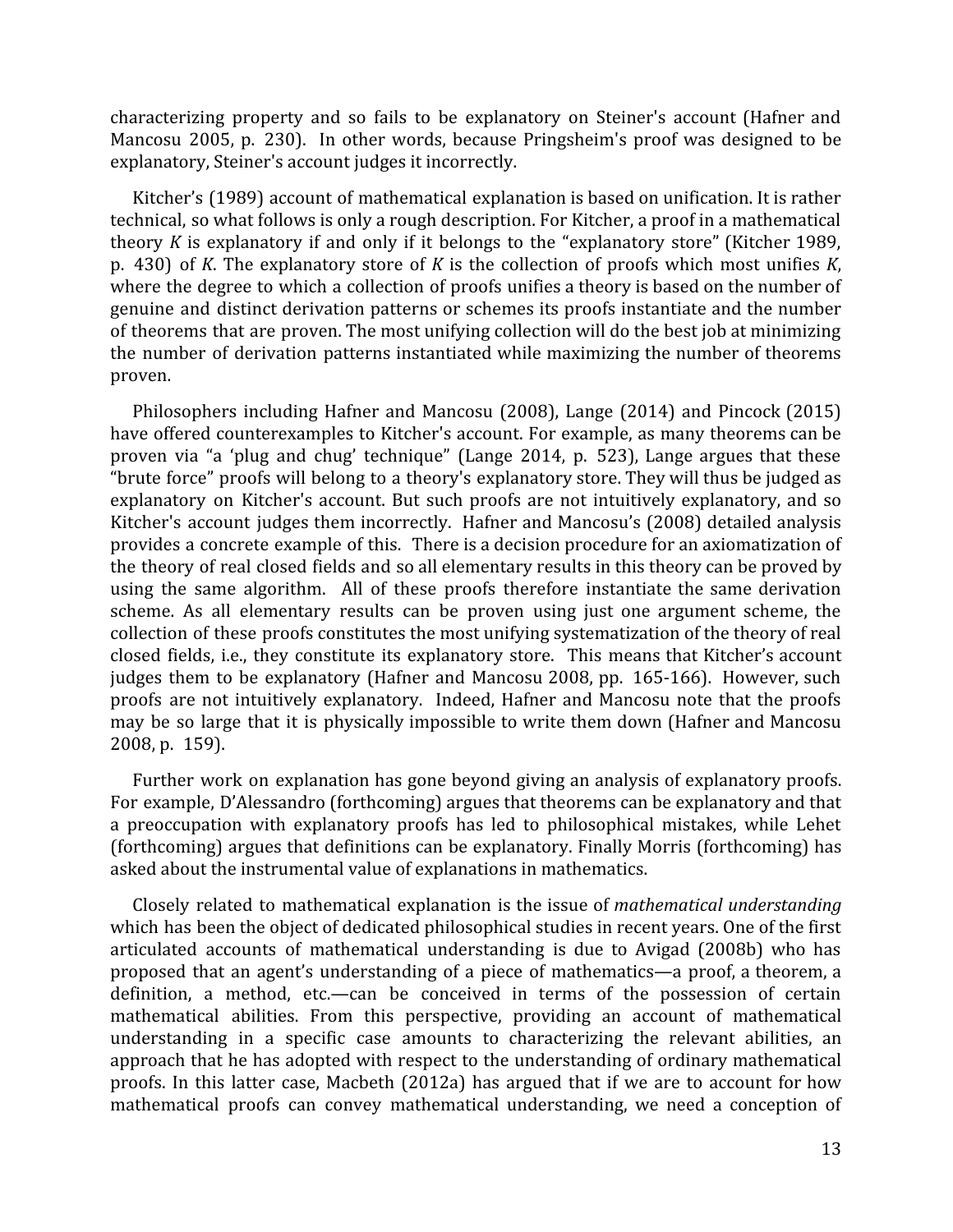mathematical proof different from the notion of formal proof, one that can explain how one can reason mathematically on the basis of content. Finally, Folina (2018) proposes that mathematical understanding encompasses a whole range of different phenomena and that it should be approached as a "family resemblance" concept. To this end, she has developed a structuralist perspective on mathematical understanding which is driven by the idea that mathematical structures are the subject matter of mathematics, and that the various components of mathematical understanding should be conceived as related to an understanding of its subject matter.

In sum, then, there has been much debate over the nature of explanation in mathematics, but there is as yet no widely accepted account of mathematical explanation. While understanding is closely related to explanation, it has only recently started to receive sustained philosophical investigation and so more work remains to be done in this direction.

#### <span id="page-13-0"></span>**4.4. Value Judgments**

Mathematicians frequently judge pieces of mathematics on criteria other than correctness. For example, mathematicians may praise a theorem or a proof for its *beauty*, commend a proof for its *purity* or admire the *fruitfulness* of a mathematical method. Philosophers of mathematical practice aim to clarify these terms and make them more precise via conceptual analysis and the use of case studies. Here we briefly present the work of Rota (1997) and Cellucci (2015) on beauty, Detlefsen and Arana (2011) on purity, and Yap (2011) on fruitfulness.

Rota (1997) argues that when mathematicians judge a piece of mathematics to be beautiful they really mean that it is enlightening. He claims they speak of beauty instead of enlightenment because the latter concept has two features mathematicians dislike: it is hard to formally analyze and it is a fuzzy concept in the sense that a piece of mathematics can be partly enlightening (Rota 1997, p. 181). Rota does not offer a full analysis of enlightenment but suggests that it involves grasping the role of a mathematical statement, its relevance, and how it relates to other statements. He also insists that it is a logical, not just psychological, concept (Rota 1997, p. 181).

Cellucci (2015) argues that mathematical beauty consists in understanding rather than enlightenment, where understanding is to be analyzed in terms of grasping of fit. For example, on Cellucci's account, a proof is beautiful when it yields understanding, i.e., when it makes it clear how each of its parts fit with each other as well as with the proof as a whole (Cellucci 2015, sec. 10). As an example of a beautiful proof, Cellucci (2015, sec. 11) considers the problem from Plato's *Meno* of constructing a square with double the area of a given square. The diagram in figure (1) shows that while the area of the given square in the bottom left has an area equal to that of two right angled triangles, the area of the middle square is equal to four right angled triangles. A beautiful theorem, for Cellucci, yields understanding by establishing a clear relationship between fundamental mathematical concepts (Cellucci 2015, sec. 14). As an example of a beautiful theorem, he cites Euler's *identity*  $e^{i\pi} + 1 = 0$  (Cellucci 2015, sec. 14).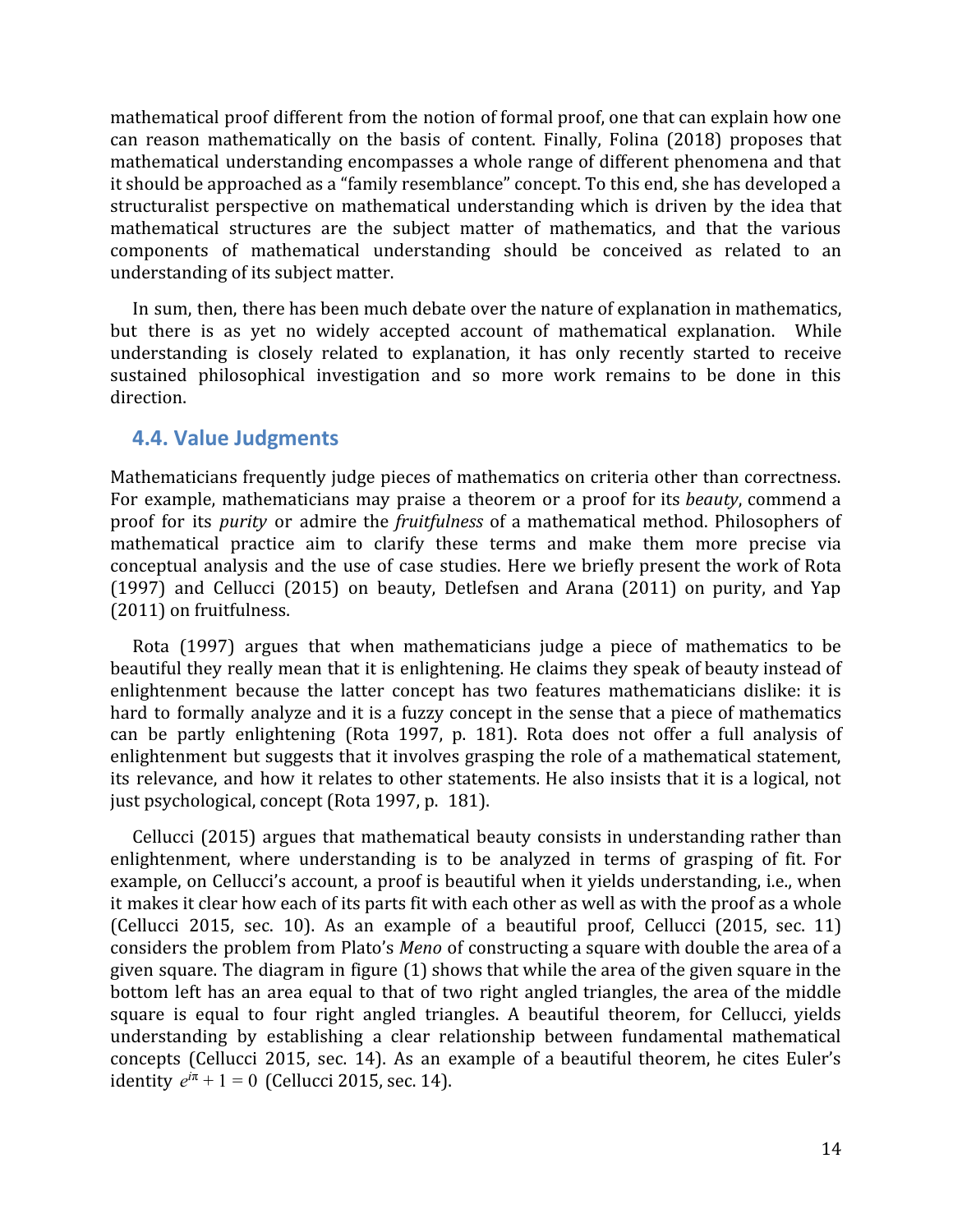

**Fig. 1** The middle square has area twice that of the given square in the bottom left corner.

A preference for the use of "pure" methods in mathematics goes back as far as Aristotle and continues to the present day. Detlefsen and Arana (2011) aim to clarify what is meant by such references by offering a conceptual analysis of what they call topical purity and its epistemic benefits. They begin by defining the topic of a mathematical problem to be the set of mathematical resources including axioms, definitions, and inferences such that, if a mathematician retracted any one of these, then the content of the problem would change. They then call a solution to a problem topically pure when it only uses resources that determine the topic of the problem (Detlefsen and Arana 2011, p. 13).

As an example, consider the problem of determining whether there are infinitely many primes. The topic of this problem is determined by the axioms for successor, induction axioms, order axioms, and the definitions of prime, divisibility, and multiplication (Detlefsen and Arana 2011, p. 13). One solution to this problem, due to Furstenberg, uses topological resources, which are outside the topic of the problem since they can be retracted without changing the content of the problem (Detlefsen and Arana 2011, sec. 5). Furstenberg's solution is thus impure.

Pure solutions have an important epistemic benefit: they are stable in a way that impure solutions are not. Detlefsen and Arana (2011, p. 13) point out that if a mathematician retracts any part of a topically pure solution then its content changes and the original problem dissolves. With a topically impure solution, however, there are parts that she can retract without dissolving the original problem. In other words, a topically pure solution will remain a solution for as long as the problem remains the same (Detlefsen and Arana 2011, p. 17).

In addition to wanting their proofs to be explanatory or beautiful and their solutions pure, mathematicians also want their concepts and calculi to be fruitful. Tappenden (2012) and Yap (2011) both offer accounts of what fruitfulness amounts to. Here we focus on Yap's analysis, which begins with Gauss. In a letter to one of his students, Gauss suggested that a new mathematical system or calculus that does not provide any additional deductive power can still be fruitful if it "corresponds to the innermost nature of frequent wants" since "every one who assimilates it thoroughly" can solve problems "mechanically" (Yap 2011 Gauss quoted on pp. 410–411). Yap offers an interpretation of these phrases and thus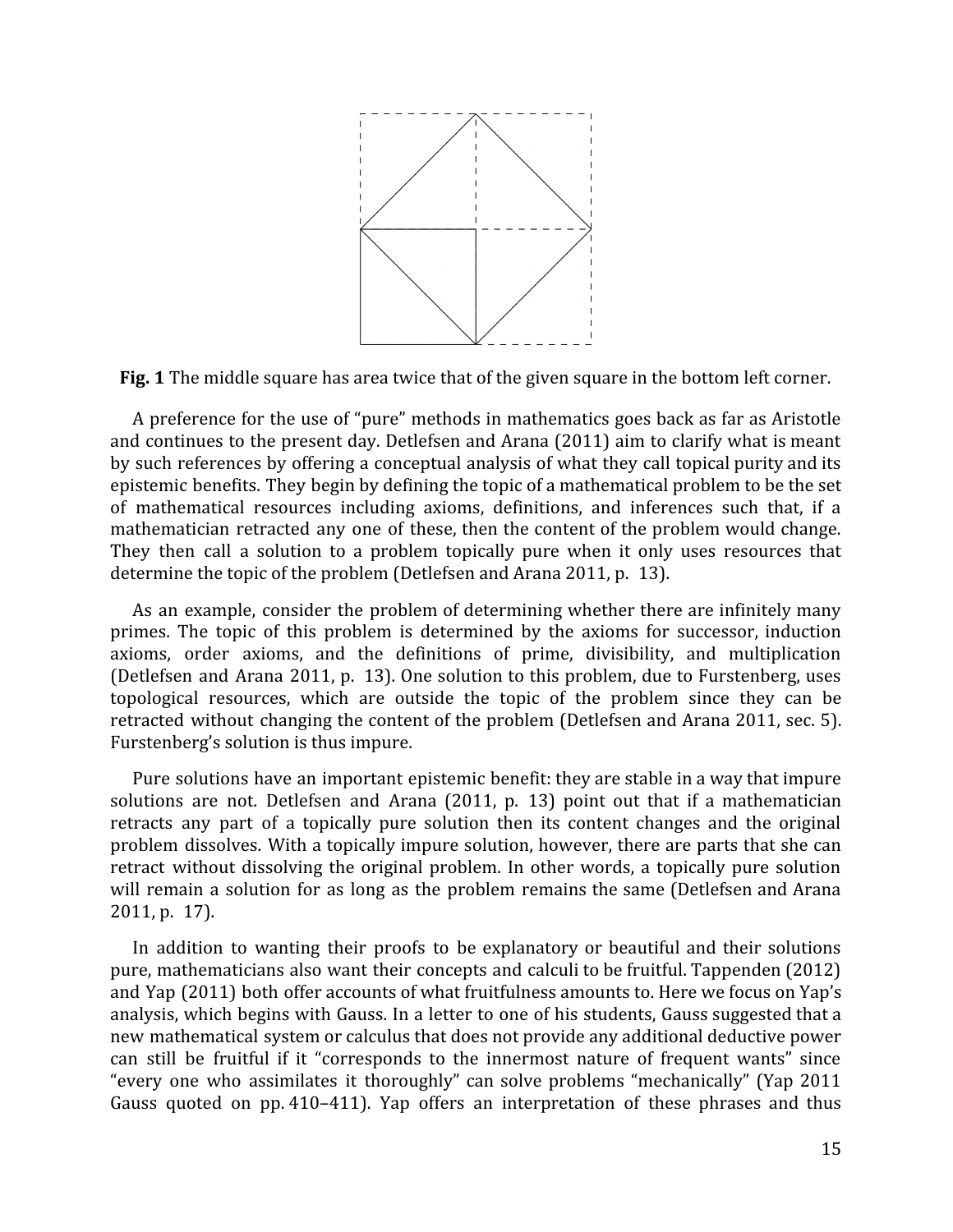fleshes out a way of characterizing fruitfulness which she illustrates with the case study of congruences.

Sometimes when writing proofs, we end up having to re-derive the same results again and again because we don't have a general theorem or lemma we can appeal to. Yap suggests that our frequent wants are the results that we have to re-derive, so a calculus that corresponds to them is one which provides us with theorems or lemmas that we can apply in our proofs to obtain those results without having to re-derive them (Yap 2011, p. 411). For example, important properties of congruences, such as preservation under multiplication, i.e., if a  $\equiv$  b (mod c) and a'  $\equiv$  b' (mod c) then aa'  $\equiv$  bb' (mod c), are formulated as lemmas in congruence theory. If we use the theory of congruences, we can apply these lemmas directly in our proofs. If we don't use the theory of congruences and instead work directly with the notion of divisibility, then we can't apply these lemmas and must re-derive the corresponding results every time we want to use them. Consequently, proofs that use congruences are shorter and cleaner than those that do not (Yap 2011, p. 412).

Yap suggests that assimilating a new calculus thoroughly can be interpreted as adding its resources to existing methods. So, for example, part of assimilating congruences means adding their important properties, like preservation under multiplication, to the collection of results that we can use when proving theorems (Yap 2011, p. 412). Solving problems mechanically is interpreted by Yap as providing a systematic way of breaking them down into smaller problems which are easier to address. She uses Gauss's inductive proof of Quadratic Reciprocity as an example of a mechanical solution made possible by the use of congruences (Yap 2011, p. 414). Putting this all together, a fruitful calculus is thus one which allows us to systematically analyze problems into smaller, more manageable pieces by supplying us with tools that integrate with our existing methods and which allow us to avoid continually re-deriving the same results in our proofs.

Philosophers of mathematical practice have investigated a wide variety of value judgments in mathematics in addition to explanation, beauty, purity, and fruitfulness. For example Arana (2015) has explored depth, Raman-Sundström and Öhman (2018) have analyzed fit, Thomas (2017) has examined interestingness in mathematics and Morris (2020) has investigated proofs that are well-motivated. Philosophers are also interested in how these different values are related. For example, whether mathematical explanations are also beautiful and vice versa (see, e.g., Lange 2016).

In short, there are a wide variety of value judgments that mathematicians make about their mathematics. Philosophers aim to identify and develop precise accounts of these values so that they can be clarified and better understood.

#### <span id="page-15-0"></span>**4.5. Mathematical Design**

Mathematicians often have to make design decisions in the course of their work. For example, a mathematician must choose which notation to use and how best to structure her proof. Here we present recent work by De Toffoli (2017) and Avigad (2020) that focuses on such design issues in mathematics.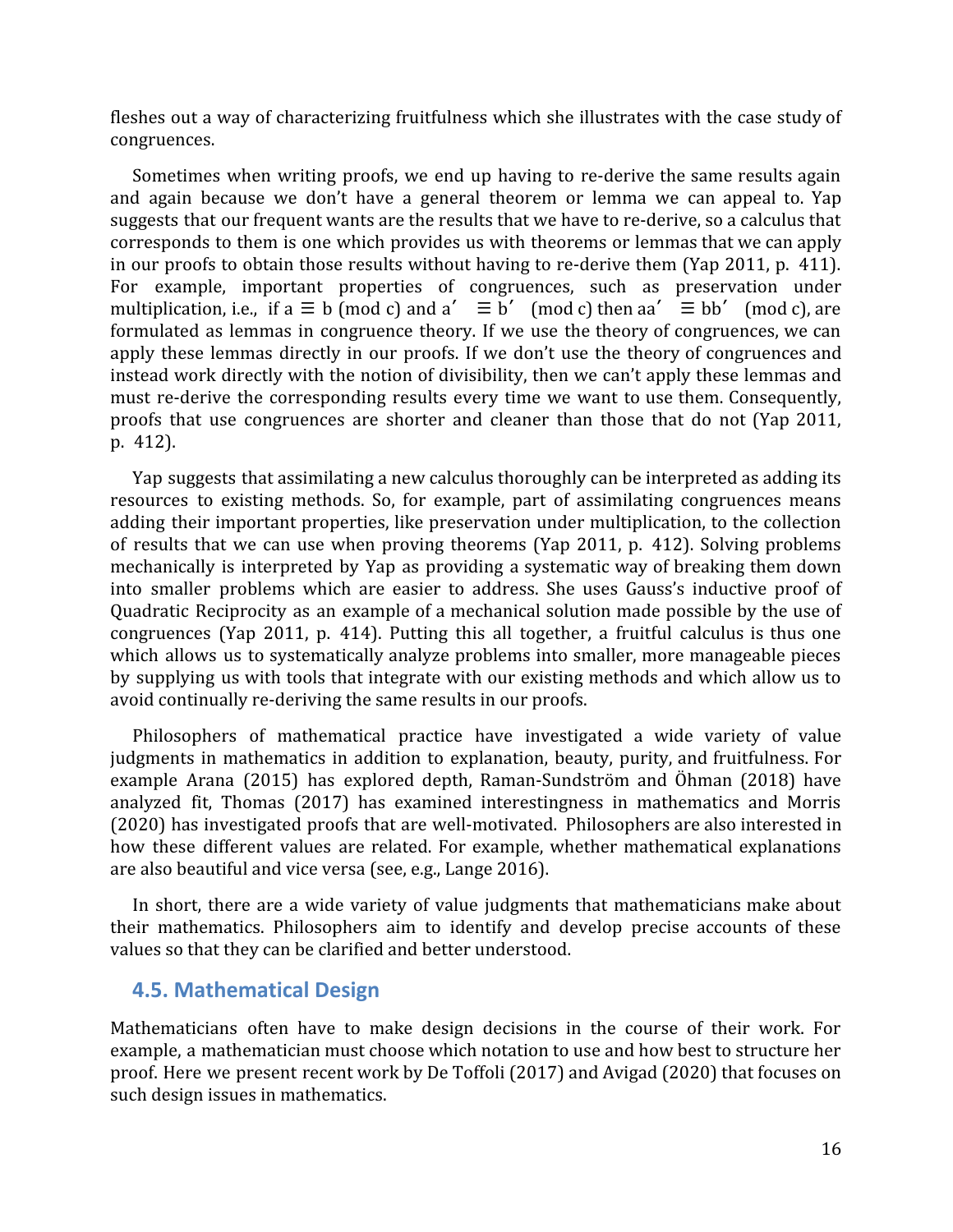De Toffoli (2017) identifies three criteria that can be used to evaluate a mathematical notation: expressiveness, calculability, and transparency. Expressiveness refers to the information that the notation captures. For example both Arabic and Roman numerals are equivalent with respect to expressiveness because they can be used to represent the same things (De Toffoli 2017, p. 165). Calculability refers to the calculations that the notation allows. For example, the Arabic numerals are superior to the Roman numerals with respect to their calculability, because they allow for much more efficient calculations (De Toffoli 2017, p. 165; see also Schlimm and Neth 2008). Finally transparency refers to how intuitive or natural the notation is to use. For example, in some ways the Roman numerals are more intuitive to use than the Arabic numerals because of their use of strokes to represent one, two, three, and four (De Toffoli 2017, p. 165).

Ideally we would like our notation to score highly on each of the criteria of expressiveness, calculability, and transparency, but De Toffoli notes that there are often trade-offs between them. She illustrates this with the examples of Euler and Venn diagrams (De Toffoli 2017, p. 164). Euler diagrams are a way of representing logical relationships visually and are very easy to use and understand. However, there are some cases they are unable to represent. They thus score highly on transparency, but less well on expressiveness. Venn diagrams were designed specifically to overcome some of the limitations of Euler diagrams by introducing additional conventions. While they thus score better on expressiveness, the additional conventions make them less intuitive to work with, and so they score lower on transparency.

De Toffoli does not provide an "algorithm" (De Toffoli 2017, p. 163) for evaluating a notation based on her criteria, as she argues that the context of the evaluation and goals of the notation must be taken into consideration. Generally, however, if two notations score just as well as each other on two of her criteria but one does better on the third, then the one that does better on the third is to be preferred.

Avigad (2020) considers not just the design of notations, but the design of mathematics in general. He argues that mathematics is designed to have a "modular" structure. Moreover, he argues that it should be so designed because modularity has a number of important benefits.

Avigad borrows the term "modular" from software engineering. He notes that from the 1960s onwards, software engineers began decomposing complex computer programs into a number of independent parts or "modules" (Avigad, 2020, sec. 3.2). Interactions between these modules and between the user and the modules happen via interfaces. These interfaces specify, for example, the input the module expects and the output it produces. Importantly, the nitty-gritty details about the workings of the code of the module are "hidden" or "encapsulated" (Avigad, 2020, sec. 3.4) and can be ignored. The complex computer program, when decomposed into independent parts whose interactions are limited and controlled, is an example of a system with a modular structure.

Avigad argues that mathematics is analogous to software engineering. He points out that we break down complex mathematical proofs into independent parts like sequences of definitions and lemmas. These definitions and lemmas serve to hide information. Consider,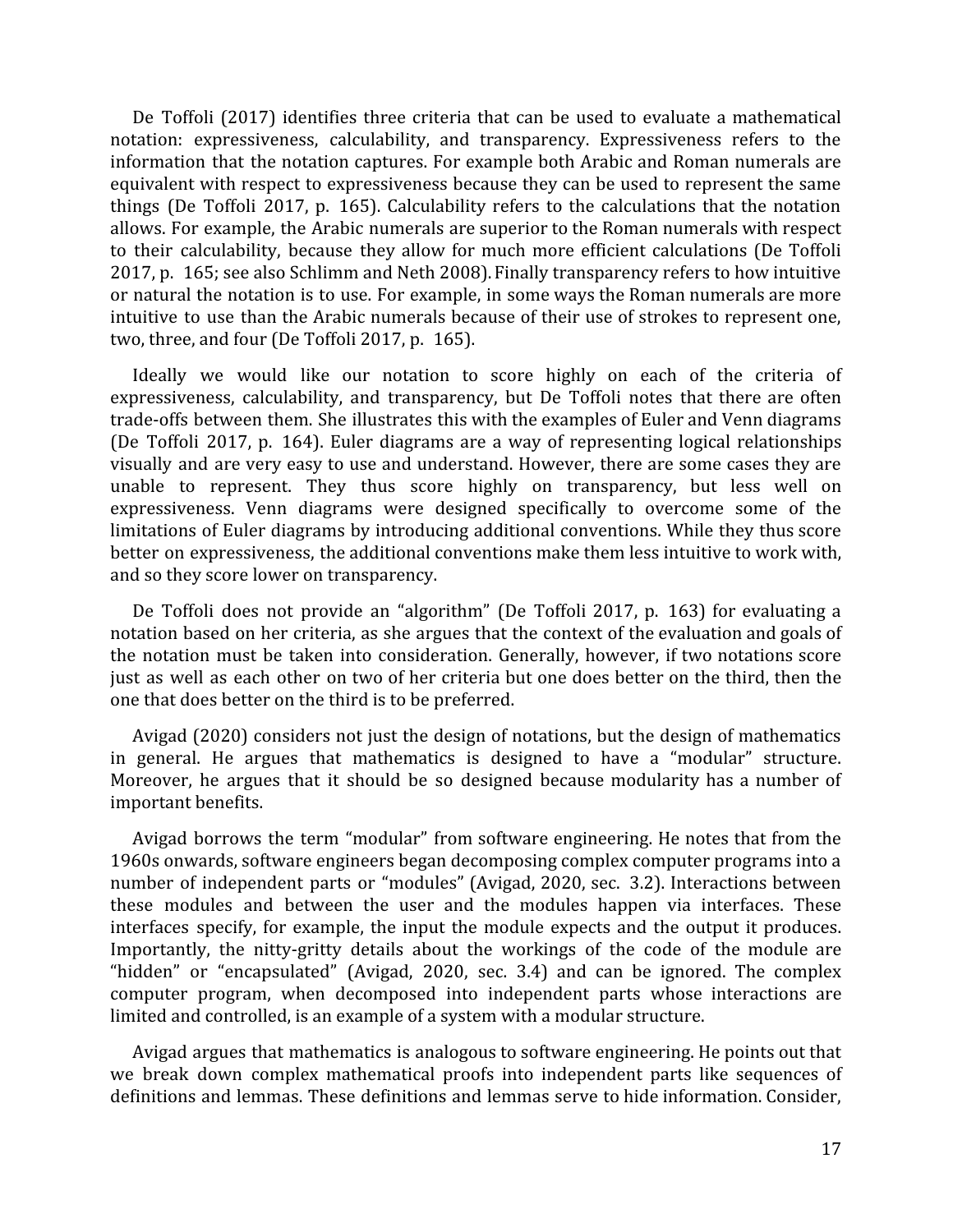for example, the definition "*x* divides *y*" which says that there is a *z* such that  $y = z \cdot x$ . This definition hides information, in particular the value of *z* (Avigad, 2020, sec. 5.1). Similarly, when we break a proof down into a series of lemmas, the proofs of the lemmas are hidden from the body of the main proof, and the statement of the lemma serves as an interface (Avigad, 2020, sec. 4.3). We have thus designed our proofs to have a modular structure, much like modern computer programs.

Moreover, Avigad argues that mathematics *should* be modular because modularity brings numerous benefits. In particular, he argues that the benefits of modularity in software engineering carry over to mathematics and illustrates them with case studies from number theory (Avigad, 2020, sec. 5). These benefits include making it easier (Avigad, 2020, sec. 3.1): (i) to understand; (ii) to find problems or mistakes; (iii) for different agents to work on different pieces concurrently; (iv) to take components and use them again in a different context.

In sum, philosophers have conducted case studies and used work from other fields to help identify criteria for evaluating the design of mathematics and to assess the benefits and drawbacks of different ways of designing mathematics.

#### <span id="page-17-0"></span>**5. Conclusion**

Our aim in this paper was to provide a survey of the philosophy of mathematical practice for mathematics educators by describing the main questions and methods in the field and illustrating them with key examples. We saw in section [\(2\)](#page-2-0) that philosophers of mathematical practice tackle a wide variety of topics ranging from the various components of mathematical knowledge to the historical and social dimensions of mathematics. In section [\(3\)](#page-3-0) we presented the main philosophical methods employed in the field, including traditional methods such as case studies and conceptual analysis, as well as more modern empirical ones. In section ([4](#page-6-0)) we illustrated how these methods have been applied to tackle issues such as the relationship between formal and informal proofs, visualization and artefacts, explanation and understanding, value judgments, and mathematical design, thereby providing an overview of some of the current trends and issues driving the field.

As it turns out, mathematics education researchers are also concerned with many of the same issues. A quick look at the mathematics education literature attests to this. For instance, CadwalladerOlsker (2011) discusses formal and informal proofs and considers pedagogical issues that arise when teaching students how to write proofs. Presmeg (2006) addresses existing work on visualization in mathematics education and identifies a list of 13 important questions for future research in the area. Hanna (2018) contrasts proofs which are explanatory in a philosophical sense with proofs that are explanatory in an educational sense and argues that philosophical analyses may prove useful to mathematics education researchers. Sinclair (2004) argues that aesthetic experiences in mathematics can help motivate students. Erbas, Alacaci, and Bulut (2012) analyze the design of certain mathematical textbooks, considering, for example, how the mathematical content is structured. This indicates that there is a significant overlap between the issues addressed in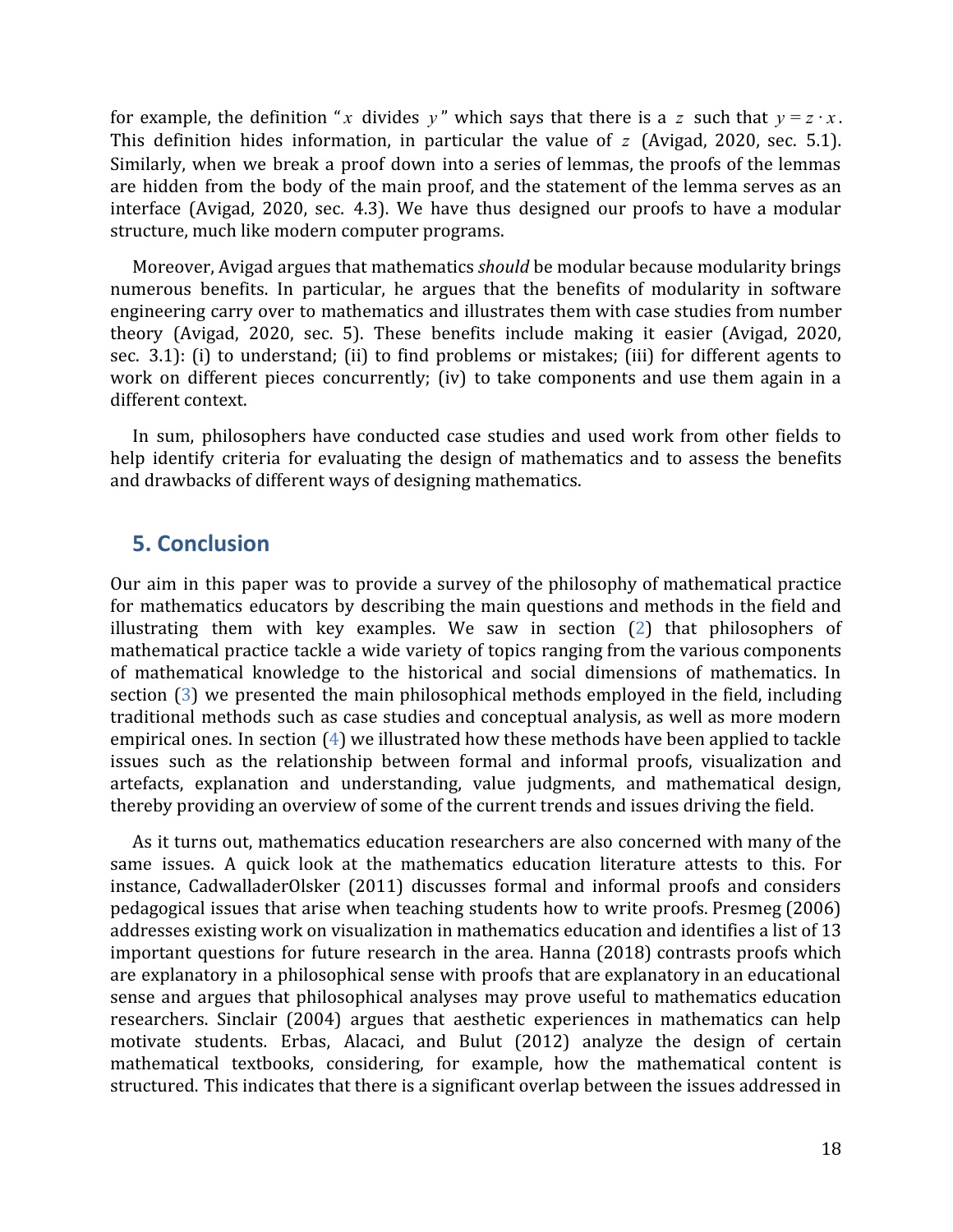the philosophy of mathematical practice and in mathematics education. So how can these two fields benefit from each other? $10^{10}$ 

On the one hand, the philosophy of mathematical practice can offer concepts, frameworks, and theories that can be used to frame, or be applied to, mathematics education research. For example, philosophers of mathematical practice have developed analyses of virtues like explanation and beauty, and have proposed accounts of how diagrams and notations are used in specific mathematical practices. Mathematics education researchers may want to teach students to recognize mathematical explanations or mathematical beauty, or to use certain diagrams and notations, and so may find these analyses to be a useful starting point for designing and testing educational policies.

On the other hand, mathematics education can offer philosophy of mathematical practice much needed empirical data as well as key insights into the transmission of mathematical knowledge. In most cases, philosophers of mathematical practice base their analyses on their own understanding of what is going on in mathematical practice, and at best appeal to the judgments of a small number of mathematicians. It would be much better if these analyses were constrained by concrete empirical data on mathematical practice, and as a matter of fact the mathematics education literature already provides a rich repertoire of empirical studies to borrow from. Furthermore, the transmission of mathematical knowledge through training is an essential part of mathematical practice, yet it has received little philosophical attention. Mathematics education can and ought to inform philosophical investigations in this direction.

There are thus many avenues for fruitful interactions and collaborations between the philosophy of mathematical practice and mathematics education. But as we mentioned at the very beginning, several other fields are also concerned with the study of mathematics as a human practice. Much is to be gained by recognizing that the study of mathematical practice is fundamentally a multidisciplinary enterprise, and that all the different fields involved can only benefit by interacting, communicating, and collaborating with each other.

## **Acknowledgments**

We are grateful to 3 anonymous reviewers for helpful feedback and suggestions.

## **References**

Aberdein, A. (2006). The informal logic of mathematical proof. In R. Hersh (Ed.), *18 Unconventional Essays on the Nature of Mathematics* (pp. 56–70). New York: Springer.

 $10$  Several important volumes have already brought together philosophers and mathematics educators to reflect on the relation between the two fields (François and Van Bendegem 2007; Van Kerkhove and Van Bendegem 2007; Ernest et al. 2016; Ernest 2018).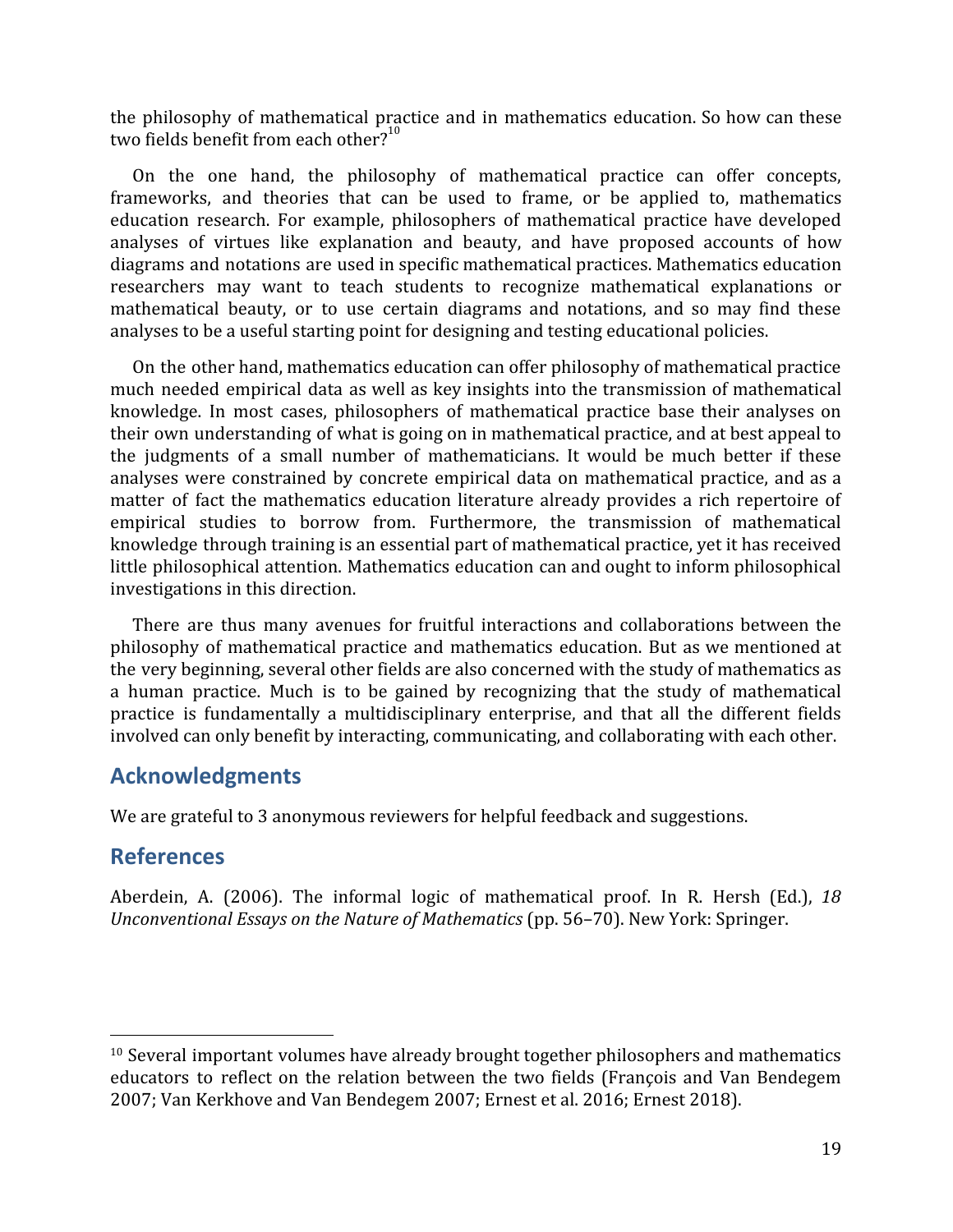Aberdein, A., & Inglis, M. (Eds.) (2019). *Advances in Experimental Philosophy of Logic and Mathematics*. London: Bloomsbury Academic.

Andersen, L. E. (forthcoming). Acceptable gaps in mathematical proofs. *Synthese*, 1–15. https://doi.org/10.1007/s11229-018-1778-8

Andersen, L. E., Johansen, M. W., & Sørensen, H. K. (forthcoming). Mathematicians writing for mathematicians. *Synthese*, 1–18. https://doi.org/10.1007/s11229-019-02145-5

Antonutti Marfori, M. (2010). Informal proofs and mathematical rigour. *Studia Logica*, *96*(2), 261–272.

Arana, A. (2015). On the depth of Szemerédi's theorem. *Philosophia Mathematica*, *23*(2), 163–176.

Arana, A. (2016). Imagination in mathematics. In A. Kind (Ed.), *The Routledge Handbook of Philosophy of Imagination* (pp. 463–477). London: Routledge.

Avigad, J. (2006). Mathematical method and proof. *Synthese*, *153*(1), 105–159.

Avigad, J. (2008a). Computers in mathematical inquiry. *The Philosophy of Mathematical Practice* (pp. 302–316). Oxford: Oxford University Press.

Avigad, J. (2008b). Understanding proofs. In P. Mancosu (Ed.), *The Philosophy of Mathematical Practice* (pp. 317–353). Oxford: Oxford University Press.

Avigad, J. (2020). Modularity in mathematics. *The Review of Symbolic Logic*, 13(1), 47-79.

Avigad, J., Dean, E., & Mumma, J. (2009). A formal system for Euclid's *Elements*. *The Review of Symbolic Logic*, *2*(4), 700–768.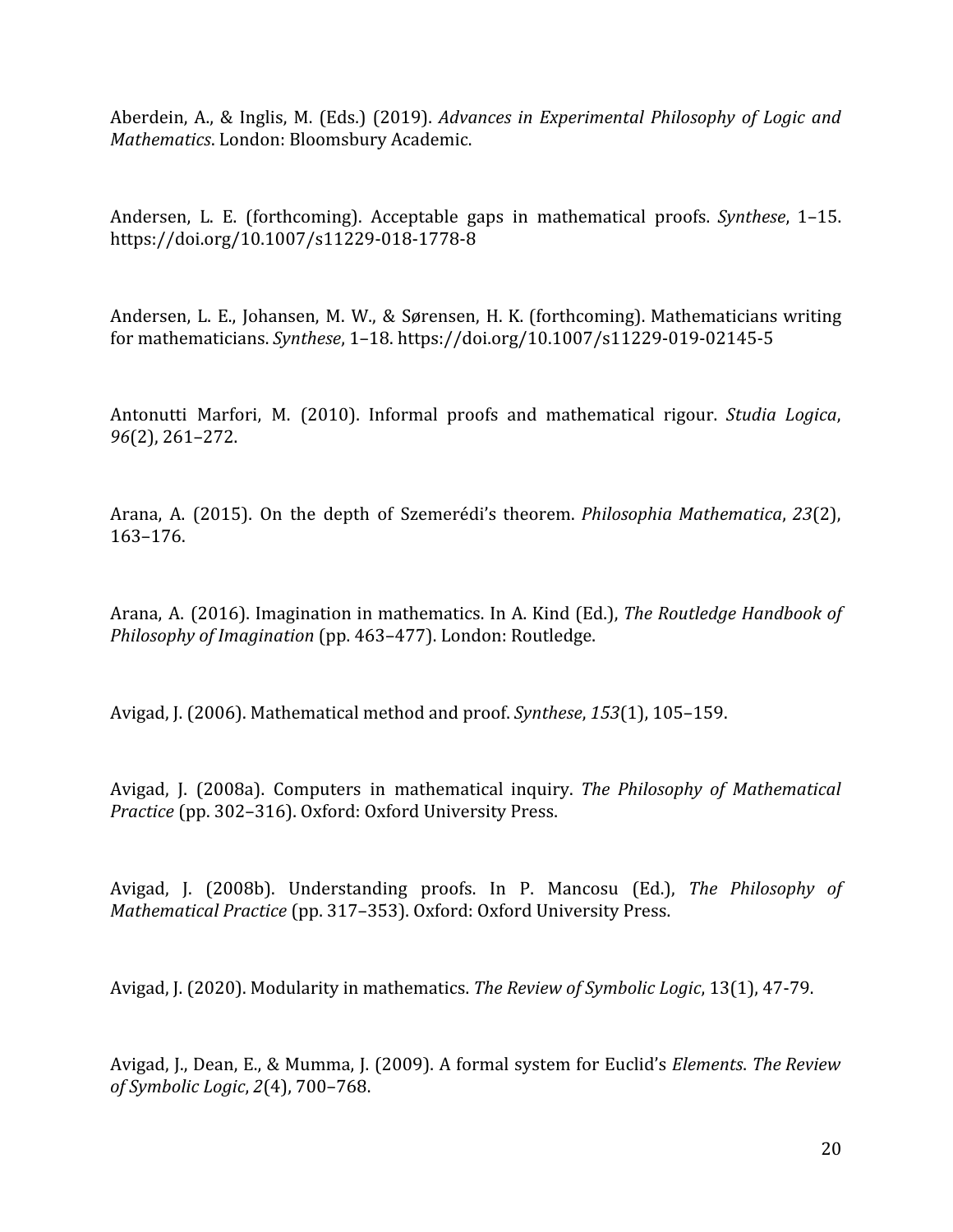Avigad, J., & Morris, R. L. (2014). The concept of "character" in Dirichlet's theorem on primes in an arithmetic progression. *Archive for History of Exact Sciences*, *68*(3), 265–326.

Avigad, J., & Morris, R. L. (2016). Character and object. *The Review of Symbolic Logic*, *9*(3), 480–510.

Azzouni, J. (2004). The derivation-indicator view of mathematical practice. *Philosophia Mathematica*, *12*(3), 81–105.

Benacerraf, P., & Putnam, H. (1964). *Philosophy of Mathematics: Selected Readings*. Englewood Cliffs, N.J.: Prentice-Hall.

Brown, J. R. (1997). Proofs and pictures. *The British Journal for the Philosophy of Science*, *48*(2), 161–180.

Brown, J. R. (1999). *Philosophy of Mathematics: An Introduction to a World of Proofs and Pictures*. London: Routledge.

Burgess, J. P. (2015). *Rigor and Structure*. Oxford: Oxford University Press.

CadwalladerOlsker, T. (2011). What do we mean by mathematical proof? *Journal of Humanistic Mathematics*, *1*(1), 33–60.

Carter, J. (2010). Diagrams and proofs in analysis. *International Studies in the Philosophy of Science*, *24*(1), 1–14.

Carter, J. (2012). The Role of representations in mathematical reasoning. *Philosophia Scientiæ*, *16*(1), 55–70.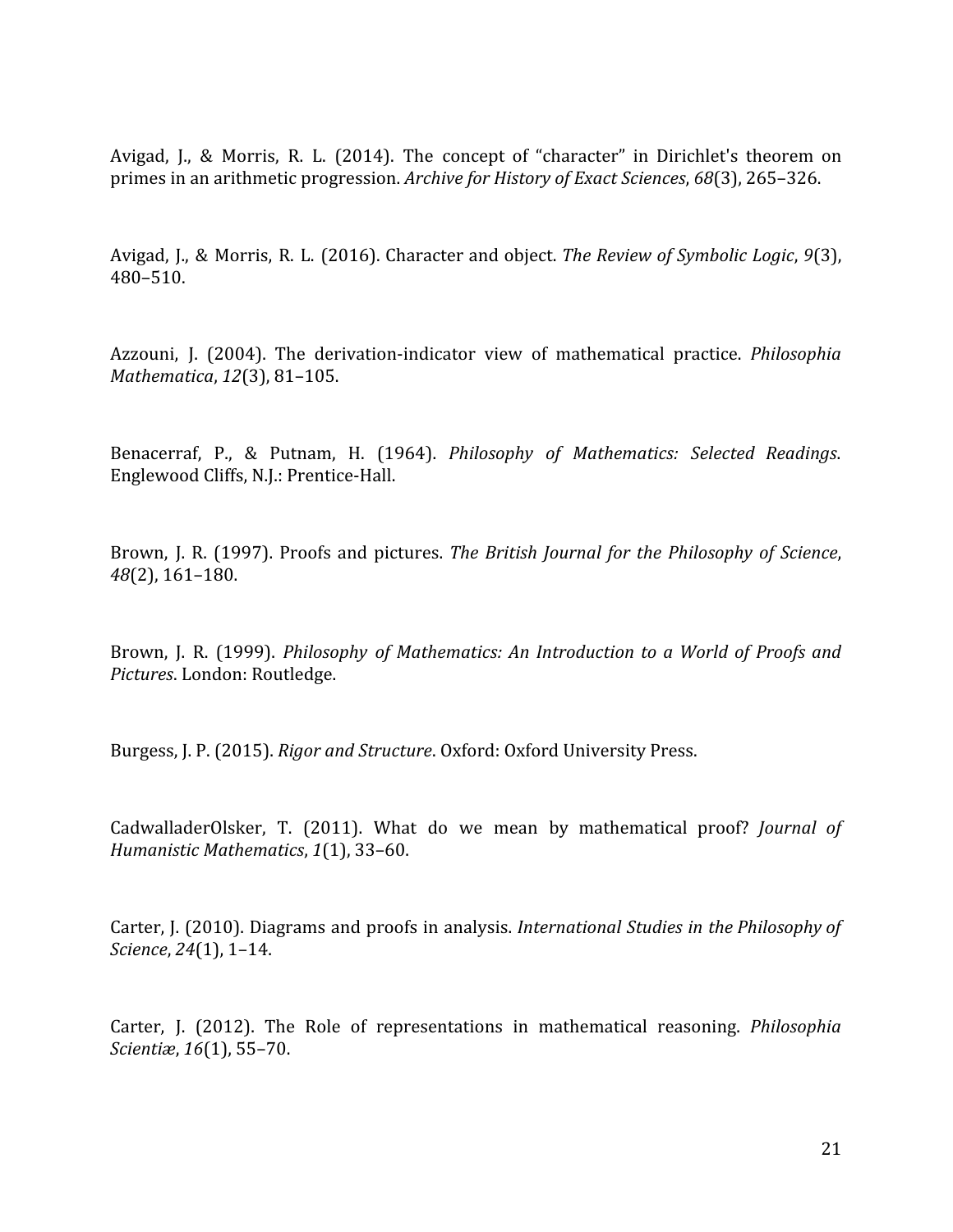Carter, J. (2019). Philosophy of mathematical practice: Motivations, themes and prospects. *Philosophia Mathematica*, *27*(1), 1–32.

Cellucci, C. (2015). Mathematical beauty, understanding, and discovery. *Foundations of Science*, *20*(4), 339–355.

Colyvan, M. (2012). *An Introduction to the Philosophy of Mathematics*. Cambridge: Cambridge University Press.

Corfield, D. (2003). *Towards a Philosophy of Real Mathematics*. Cambridge: Cambridge University Press.

D'Alessandro, W. (forthcoming). Mathematical explanation beyond explanatory proof. *The British Journal for the Philosophy of Science*. https://doi.org/10.1093/bjps/axy009

De Cruz, H., & De Smedt, J. (2013). Mathematical symbols as epistemic actions. *Synthese*, *190*(1), 3–19.

De Toffoli, S. (2017). 'Chasing' the diagram—The use of visualizations in algebraic reasoning. *The Review of Symbolic Logic*, *10*(1), 158–186.

De Toffoli, S., & Giardino, V. (2014). Forms and roles of diagrams in knot theory. *Erkenntnis*, *79*(3), 829–842.

De Toffoli, S., & Giardino, V. (2015). An inquiry into the practice of proving in low-dimensional topology. *Boston Studies in the Philosophy and History of Science*, *308*, 315–336.

Detlefsen, M. (2009). Proof: Its nature and significance. In B. Gold & R. A. Simons (Eds.), *Proof and Other Dilemmas: Mathematics and Philosophy* (pp. 3–32). Washington, DC: The Mathematical Association of America.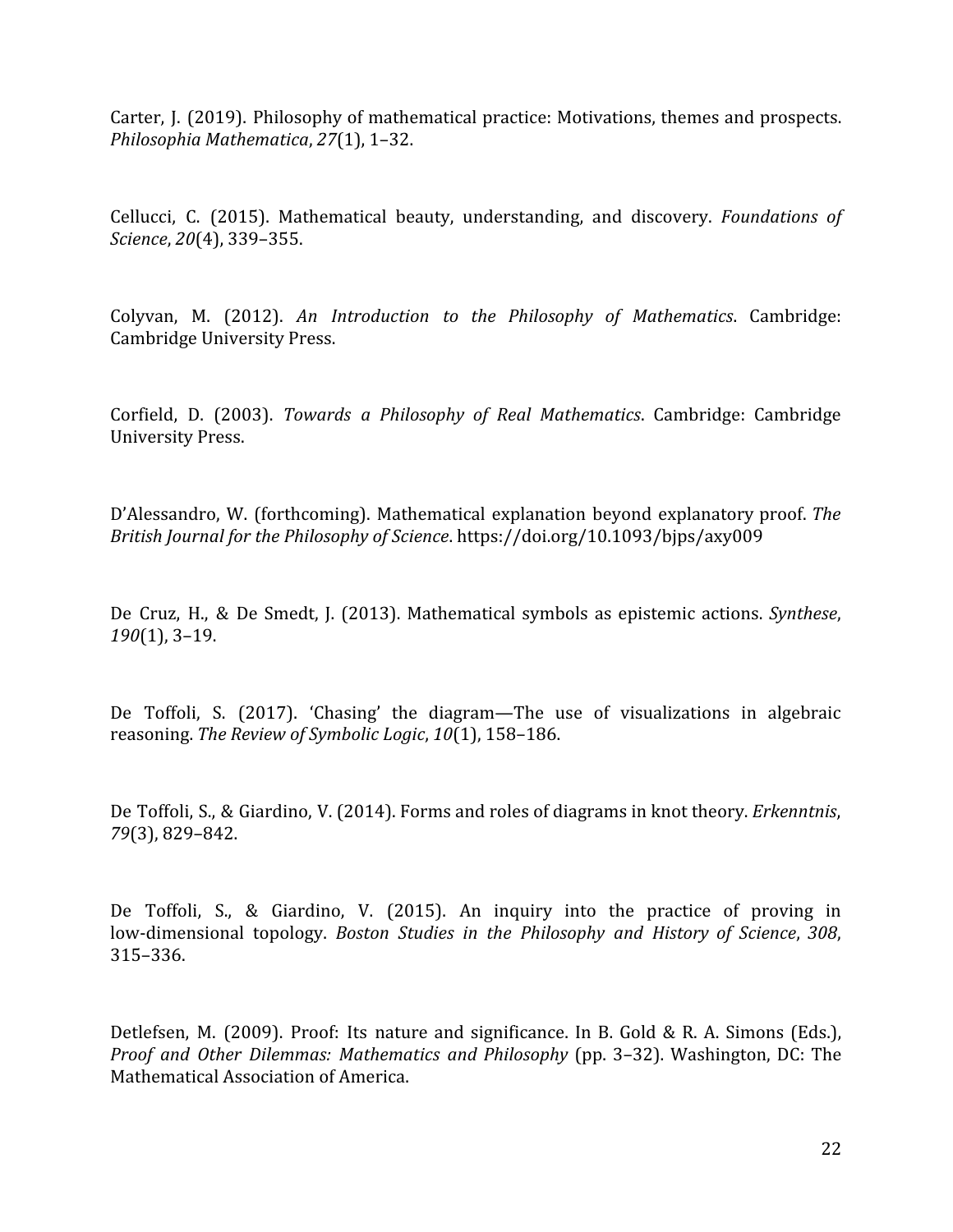Detlefsen, M., & Arana, A. (2011). Purity of methods. *Philosophers' Imprint*, *11*(2), 1–20.

Dutilh Novaes, C. (2013). Mathematical reasoning and external symbolic systems. *Logique & Analyse*, *56*(221), 45–65.

Eckes, C., & Giardino, V. (2018). The classificatory function of diagrams: Two examples from mathematics. In P. Chapman, G. Stapleton, A. Moktefi, S. Perez-Kriz, & F. Bellucci (Eds.), *Diagrammatic Representation and Inference. Proceedings of Diagrams 2018* (pp. 120–136). Cham: Springer.

Erbas, A. K., Alacaci, C., & Bulut, M. (2012). A comparison of mathematics textbooks from Turkey, Singapore, and the United States of America. *Educational Sciences: Theory and Practice*, *12*(3), 2324–2329.

Ernest, P. (2016). A dialogue on the ethics of mathematics. *The Mathematical Intelligencer*, 38(1), 69–77.

Ernest, P. (Ed.). (2018). *The Philosophy of Mathematics Education Today*. Cham: Springer.

Ernest, P., Skovsmose, O., Van Bendegem, J. P., Bicudo, M., Miarka, R., Kvasz, L., & Moeller, R. (Eds.) (2016). *The Philosophy of Mathematics Education*. Cham: Springer.

Ferreirós, J. (2015). *Mathematical Knowledge and the Interplay of Practices*. Princeton: Princeton University Press.

Ferreirós, J., & Gray, J. J. (2006). *The Architecture of Modern Mathematics: Essays in History and Philosophy*. Oxford: Oxford University Press.

Folina, J. (1999). Pictures, proofs, and "mathematical practice": Reply to James Robert Brown. *The British Journal for the Philosophy of Science*, *50*(3), 425–429.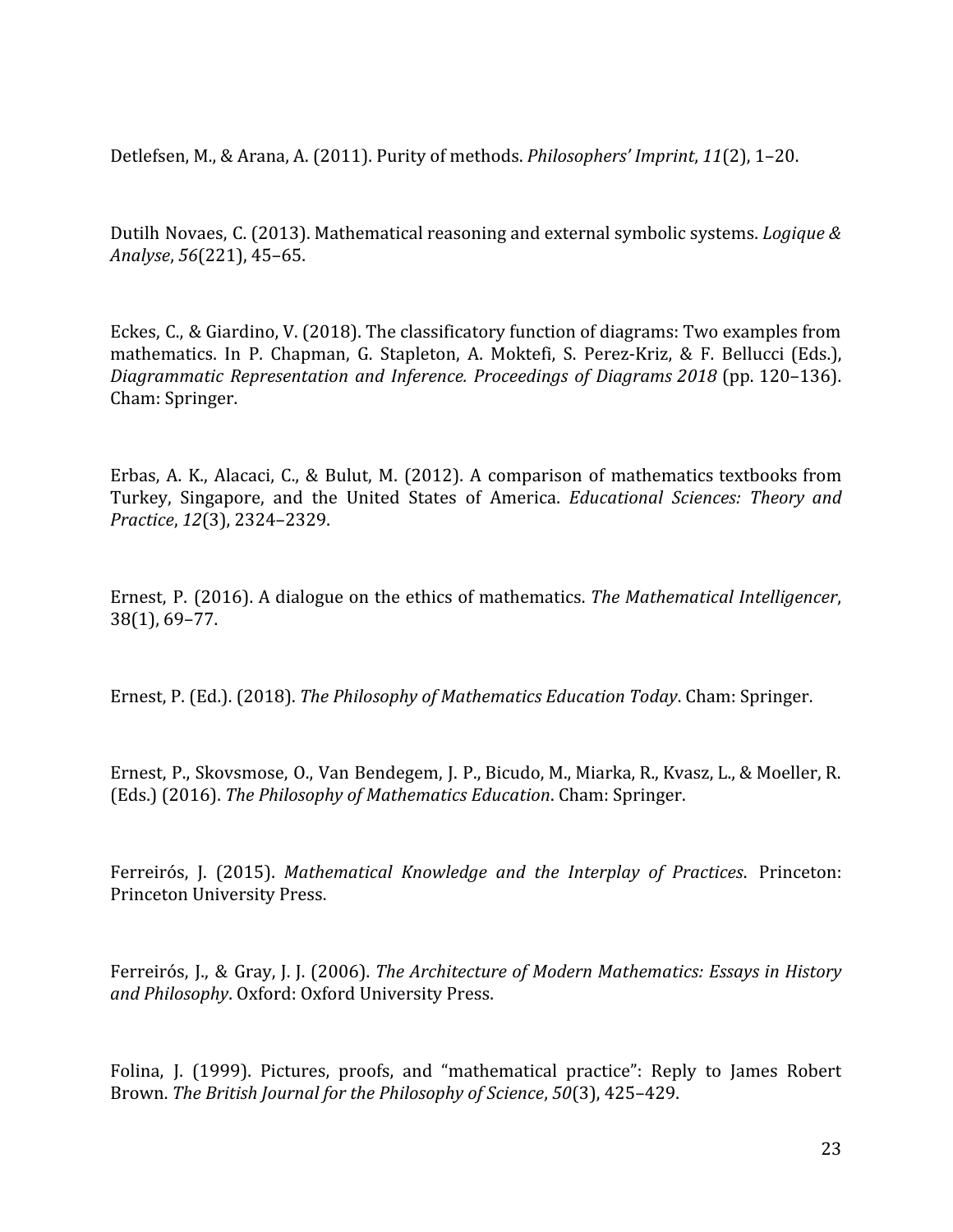Folina, J. (2018). Towards a better understanding of mathematical understanding. In M. Piazza & G. Pulcini (Eds.), *Truth, Existence and Explanation* (pp. 121–146). Cham: Springer.

François, K., & Van Bendegem, J. P. (2007). *Philosophical Dimensions in Mathematics Education*. New York: Springer.

Frans, J., & Weber, E. (2014). Mechanistic explanation and explanatory proofs in mathematics. *Philosophia Mathematica*. 22(2), 231–248.

Geist, C., Löwe, B., & Van Kerkhove, B. (2010). Peer review and knowledge by testimony in mathematics. In B. Löwe & T. Müller (Eds.), *PhiMSAMP. Philosophy of Mathematics: Sociological Aspects and Mathematical Practice* (pp. 341–360). London: College Publications.

Giaquinto, M. (2007). *Visual Thinking in Mathematics: An Epistemological Study*. Oxford: Oxford University Press.

Giaquinto, M. (2011). Crossing curves: A limit to the use of diagrams in proofs. *Philosophia Mathematica*, *19*(3), 281–307.

Giaquinto, M. (2016). The epistemology of visual thinking in mathematics. In E. N. Zalta (Ed.), *The Stanford Encyclopedia of Philosophy (Winter 2016 Edition)*. URL = <https://plato.stanford.edu/archives/win2016/entries/epistemology-visual-thinking/>.

Giardino, V. (2017a). Diagrammatic reasoning in mathematics. In L. Magnani & T. Bertolotti (Eds.), *Springer Handbook of Model-Based Science* (pp. 499–522). Cham: Springer.

Giardino, V. (2017b). The practical turn in philosophy of mathematics: A portrait of a young discipline. *Phenomenology and Mind*, *12*, 18–28.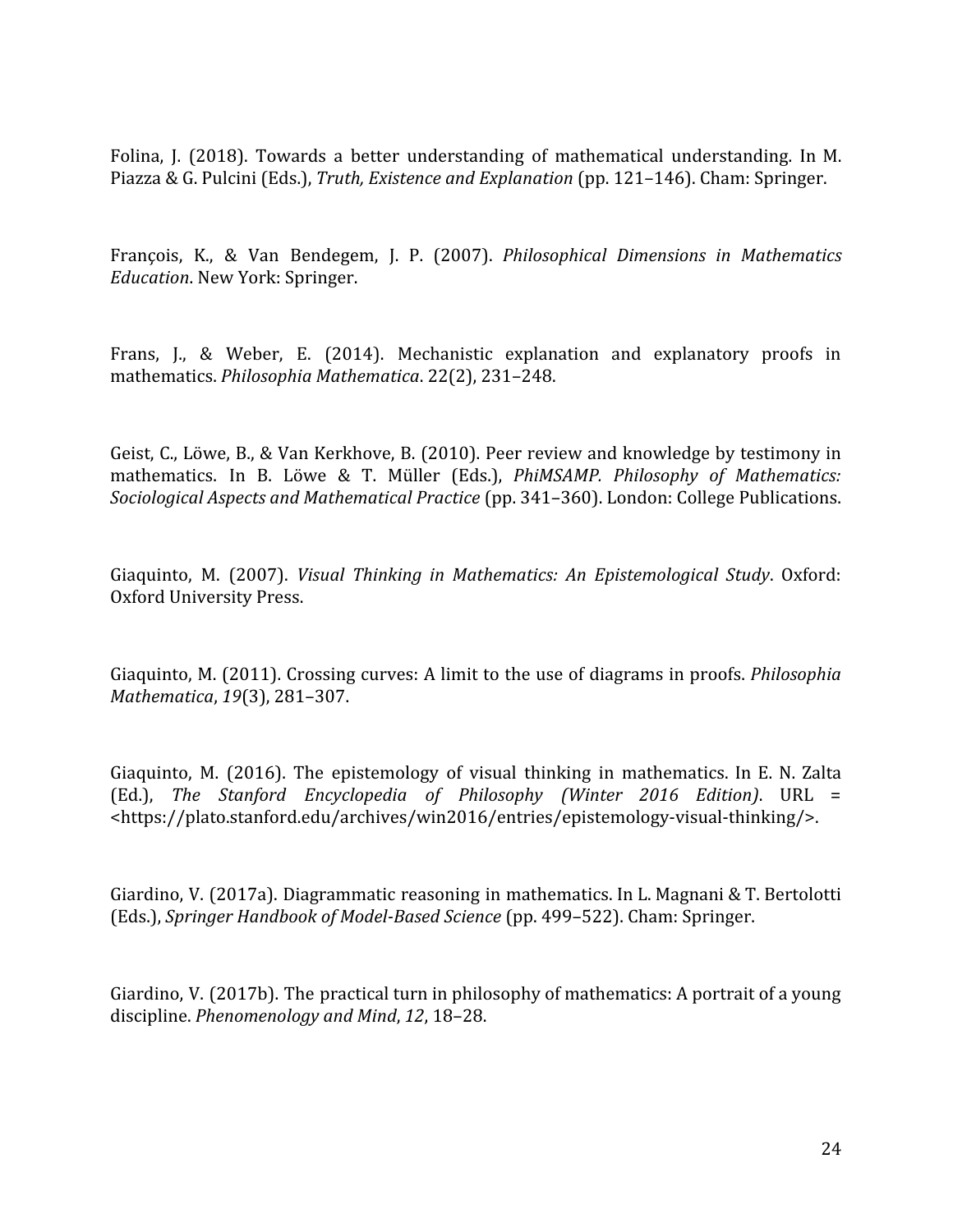Giardino, V., Moktefi, A., Mols, S., & Van Bendegem, J. P. (2012). Introduction: From practice to results in logic and mathematics. *Philosophia Scientiæ*, *16*(1), 5–11.

Grosholz, E. R. (2007). *Representation and Productive Ambiguity in Mathematics and the Sciences*. Oxford: Oxford University Press.

Hafner, J., & Mancosu, P. (2005). The varieties of mathematical explanation. In P. Mancosu, K. F. Jørgensen, & S. A. Pedersen (Eds.), *Visualization, Explanation and Reasoning Styles in Mathematics* (pp. 215–250). Dordrecht: Springer.

Hafner, J., & Mancosu, P. (2008). Beyond unification. In P. Mancosu (Ed.), *The Philosophy of Mathematical Practice* (pp. 151–178). Oxford: Oxford University Press.

Hahn, H. (1933/1980). The crisis in intuition. In B. McGuinness (Ed.), *Hans Hahn. Empiricism, Logic and Mathematics: Philosophical Papers* (pp. 73–102). Dordrecht: D. Reidel.

Hamami., Y. (2018). Mathematical inference and logical inference. *The Review of Symbolic Logic*, *11*(4), 665–704.

Hamami, Y. (forthcoming). Mathematical rigor and proof. *The Review of Symbolic Logic*, 1–41. https://doi.org/10.1017/S1755020319000443

Hamami, Y., & Morris, R. L. (forthcoming). Plans and planning in mathematical proofs. *The Review of Symbolic Logic*, 1–31.

Hamami, Y., Mumma, J., & Amalric, M. (submitted). Reasoning with diagrams in elementary Euclidean geometry: A role for counterexample search. *Manuscript submitted for publication*.

Hanna, G. (2018). Reflections on proof as explanation. In A. J. Stylianides & G. Harel (Eds.), *Advances in Mathematics Education Research on Proof and Proving: An International Perspective* (pp. 3–18). Cham: Springer Nature.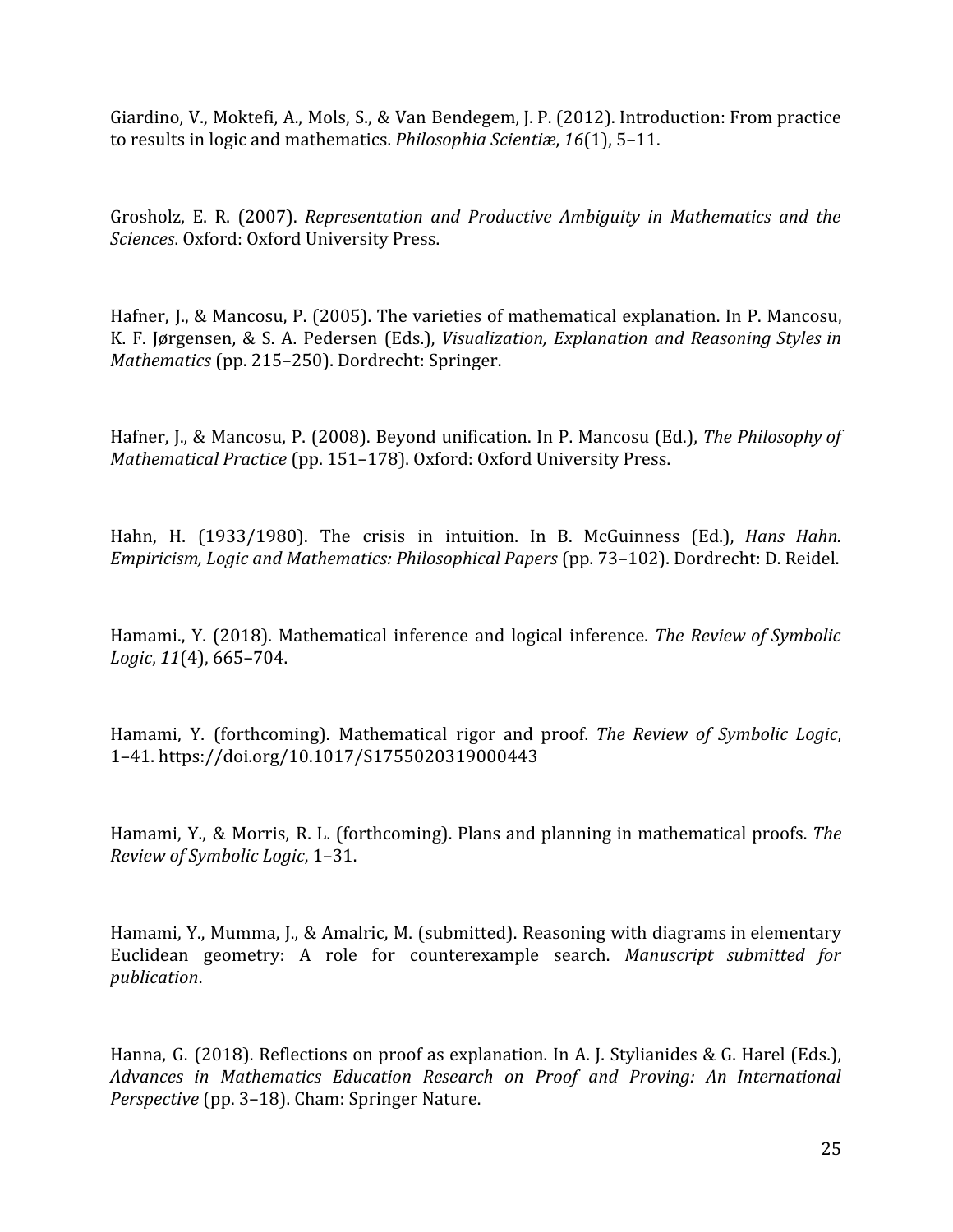Inglis, M., & Aberdein, A. (2014). Beauty is not simplicity: An analysis of mathematicians' proof appraisals. *Philosophia Mathematica*, *23*(1), 87–109.

Inglis, M., & Mejía-Ramos, J. P. (2019). Functional explanation in mathematics. *Synthese*, 1–24. https://doi.org/10.1007/s11229-019-02234-5

Islami, A., & Longo, G. (2017). Marriages of mathematics and physics: A challenge for biology. *Progress in Biophysics and Molecular Biology*, *131*, 179–192.

Kirsh, D., & Maglio, P. (1994). On distinguishing epistemic from pragmatic action. *Cognitive Science*, *18*(4), 513–549.

Kitcher, P. (1984). *The Nature of Mathematical Knowledge*. New York: Oxford University Press.

Kitcher, P. (1989). Explanatory unification and the causal structure of the world. In P. Kitcher & W. C. Salmon (Eds.), *Scientific Explanation* (pp. 410–505). Minneapolis: University of Minnesota Press.

Lakatos, I. (1976). *Proofs and Refutations: The Logic of Mathematical Discovery* (J. Worrall & E. Zahar, Eds.). Cambridge: Cambridge University Press.

Lange, M. (2009). Why proofs by mathematical induction are generally not explanatory. *Analysis*, *69*(2), 203–211.

Lange, M. (2014). Aspects of mathematical explanation: Symmetry, unity, and salience. *The Philosophical Review*, *123*(4), 485–531.

Lange, M. (2016). Explanatory proofs and beautiful proofs. *Journal of Humanistic Mathematics*, *6*(1), 8–51.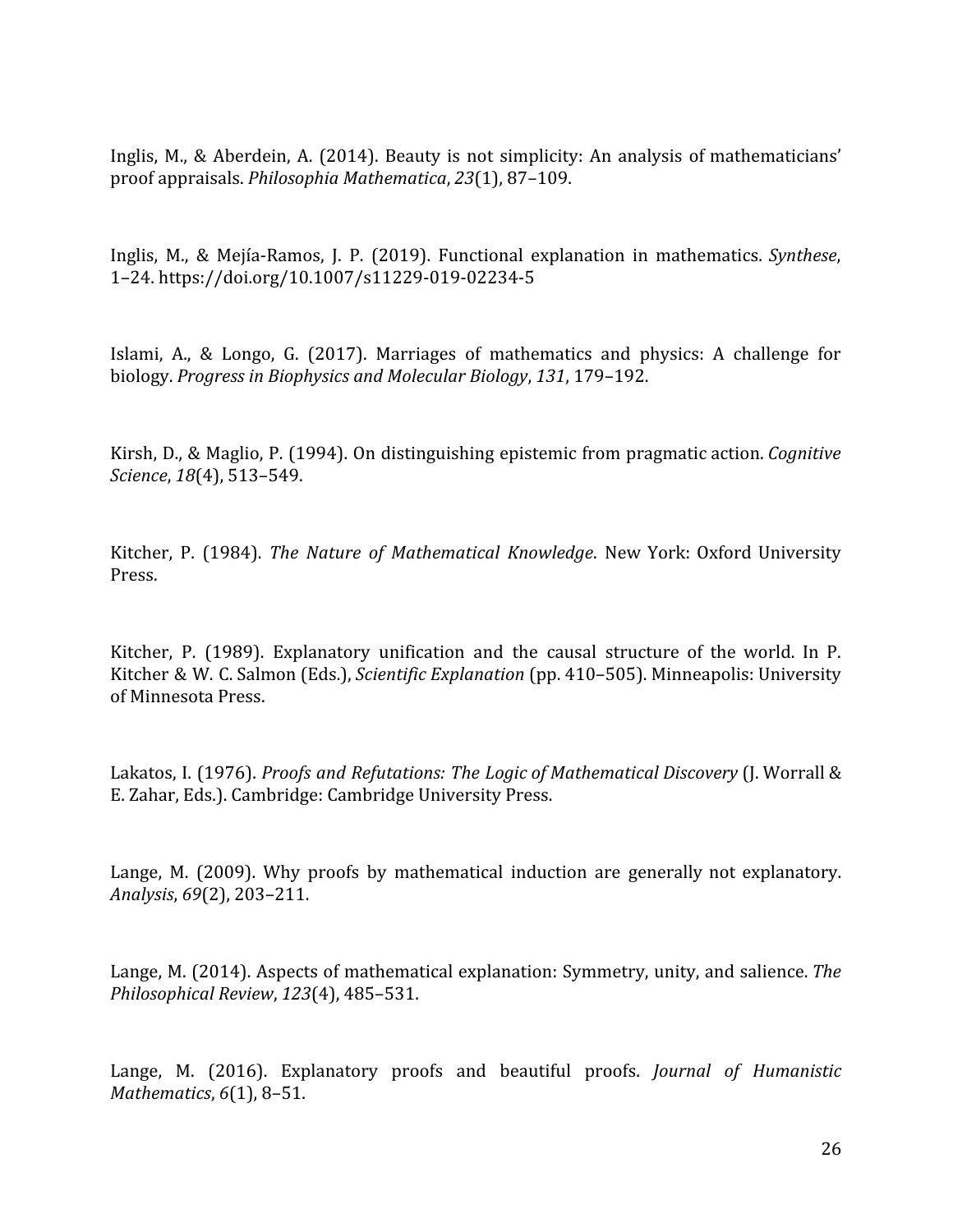Larvor, B. (2012). How to think about informal proofs. *Synthese*, *187*(2), 715–730.

Larvor, B. (Ed.) (2016a). *Mathematical Cultures: The London Meetings 2012-2014*. Basel: Birkhäuser.

Larvor, B. (2016b). Why the naïve derivation recipe model cannot explain how mathematicians' proofs secure mathematical knowledge. *Philosophia Mathematica*, *24*(3), 401–404.

Lehet, E. (forthcoming). Induction and explanatory definitions in mathematics. *Synthese*, 1–15. https://doi.org/10.1007/s11229-019-02095-y

Leitgeb, H. (2009). On formal and informal provability. In Ø. Linnebo (Ed.), *New Waves in Philosophy of Mathematics* (pp. 263–299). New York: Palgrave Macmillan.

Löwe, B., & Müller, T. (Eds.). (2010). *PhiMSAMP. Philosophy of Mathematics: Sociological Aspects and Mathematical Practice*. London: College Publications.

Mac Lane, S. (1986). *Mathematics: Form and Function*. New York: Springer-Verlag.

Macbeth, D. (2012a). Proof and understanding in mathematical practice. *Philosophia Scientiæ*, *16*(1), 29–54.

Macbeth, D. (2012b). Seeing how it goes: Paper-and-pencil reasoning in mathematical practice. *Philosophia Mathematica*, *20*(1), 58–85.

Macbeth, D. (2014). *Realizing Reason: A Narrative of Truth and Knowing*. Oxford: Oxford University Press.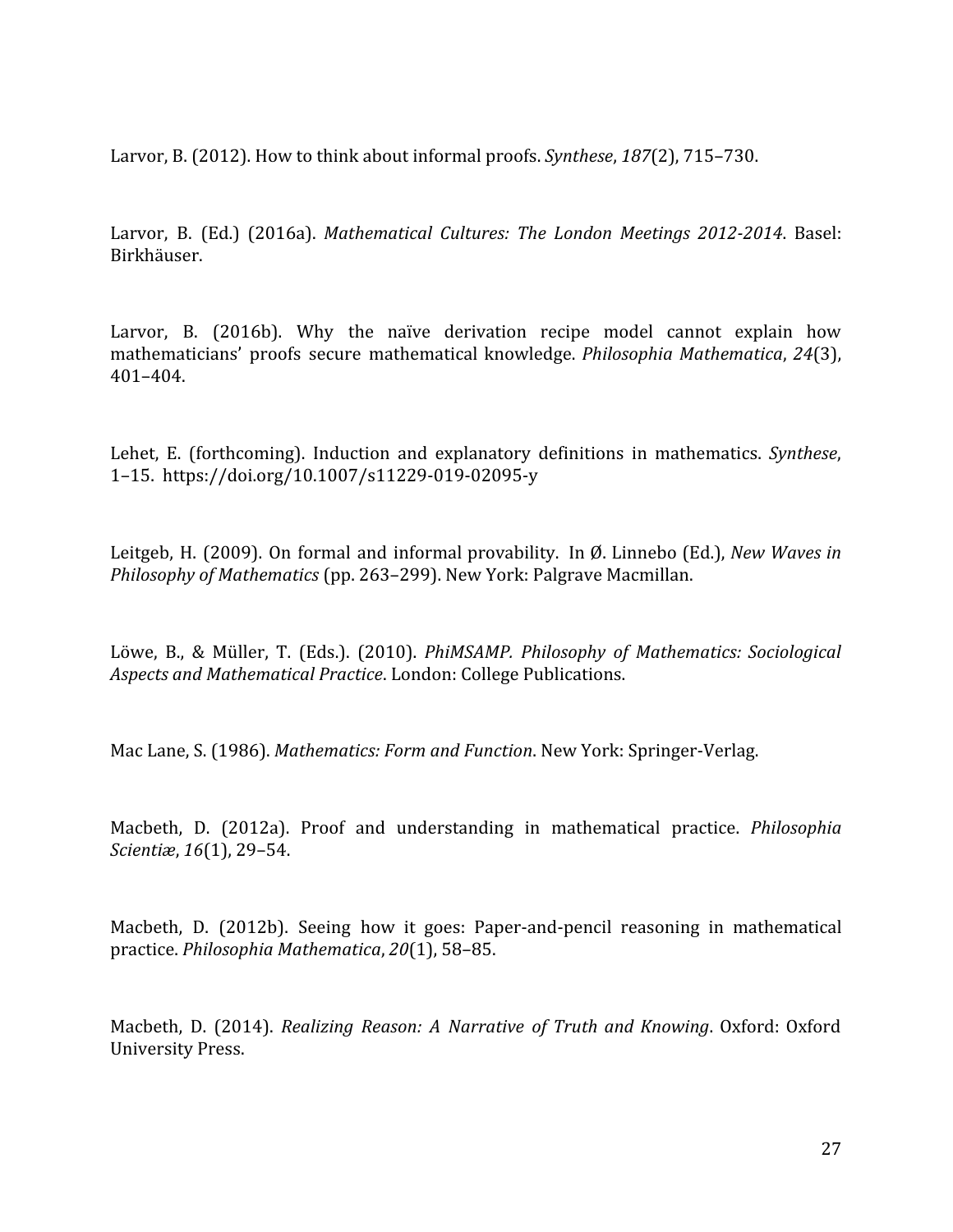Mancosu, P. (Ed.). (2008). *The Philosophy of Mathematical Practice*. Oxford: Oxford University Press.

Mancosu, P., Jørgensen, K. F., & Pedersen, S. A. (Eds.) (2005). *Visualization, Explanation and Reasoning Styles in Mathematics*. Dordrecht: Springer.

Manders, K. (2008). The Euclidean diagram (1995). In P. Mancosu (Ed.), *The Philosophy of Mathematical Practice* (pp. 80–133). Oxford: Oxford University Press.

Muntersbjorn, M. M. (1999). Naturalism, notation, and the metaphysics of mathematics. *Philosophia Mathematica*, 7(2), 178–199.

Miller, N. (2007). *Euclid and his Twentieth Century Rivals: Diagrams in the Logic of Euclidean Geometry*. Stanford: CSLI Publications.

Morris, R. L. (2020). Motivated Proofs: What they are, why they matter and how to write them. *The Review of Symbolic Logic*, 13(1), 23-46.

Morris, R. L. (forthcoming). Do mathematical explanations have instrumental value? *Synthese*, 1–20. https://doi.org/10.1007/s11229-019-02114-y

Müller-Hill, E. (2009). Formalizability and knowledge ascriptions in mathematical practice. *Philosophia Scientiæ*, *13*(2), 21–43.

Mumma, J. (2006). *Intuition Formalized: Ancient and Modern Methods of Proof in Elementary Geometry*. Ph.D. Thesis, Carnegie Mellon University.

Mumma, J. (2010). Proofs, pictures and Euclid. *Synthese, 175*(2), 255–87.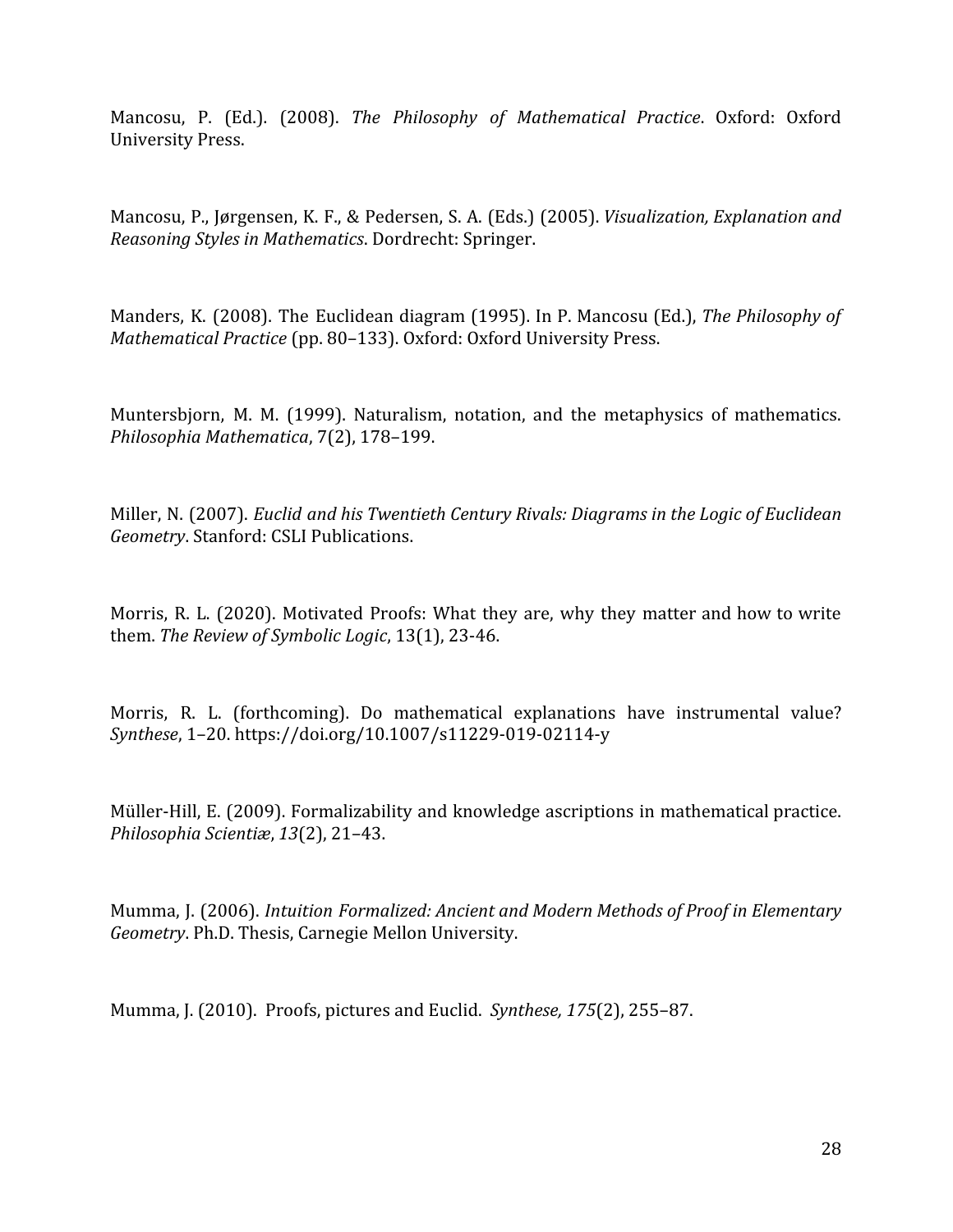Mumma, J., & Panza, M. (2012). Diagrams in mathematics: History and philosophy [Special Issue]. *Synthese*, *186*(1).

Netz, R. (1999). *The Shaping of Deduction in Greek Mathematics: A Study in Cognitive History*. Cambridge: Cambridge University Press.

Panza, M. (2012). The twofold role of diagrams in Euclid's plane geometry. *Synthese*, *186*(1), 55–102.

Pasch, M. (1882). *Vorlesungen über Neuere Geometrie*. Leipzig: B. G. Teubner.

Pease, A., Aberdein, A., & Martin, U. (2019). Explanation in mathematical conversations: An empirical investigation. *Philosophical Transactions of the Royal Society A: Mathematical, Physical and Engineering Sciences*, 377(2140), 20180159.

Pincock, C. (2012). *Mathematics and Scientific Representation*. Oxford: Oxford University Press.

Pincock, C. (2015). The Unsolvability of the quintic: A Case study in abstract mathematical explanation. *Philosophers' Imprint*, *15*(3), 1–19.

Pólya, G. (1945). *How to Solve It: A New Aspect of Mathematical Method*. Princeton: Princeton University Press.

Pólya, G. (1954). *Mathematics and Plausible Reasoning (Two Volumes)*. Princeton: Princeton University Press.

Pólya, G. (1962). *Mathematical Discovery: On Understanding, Learning, and Teaching Problem Solving (Two Volumes)*. New York: John Wiley & Sons, Inc.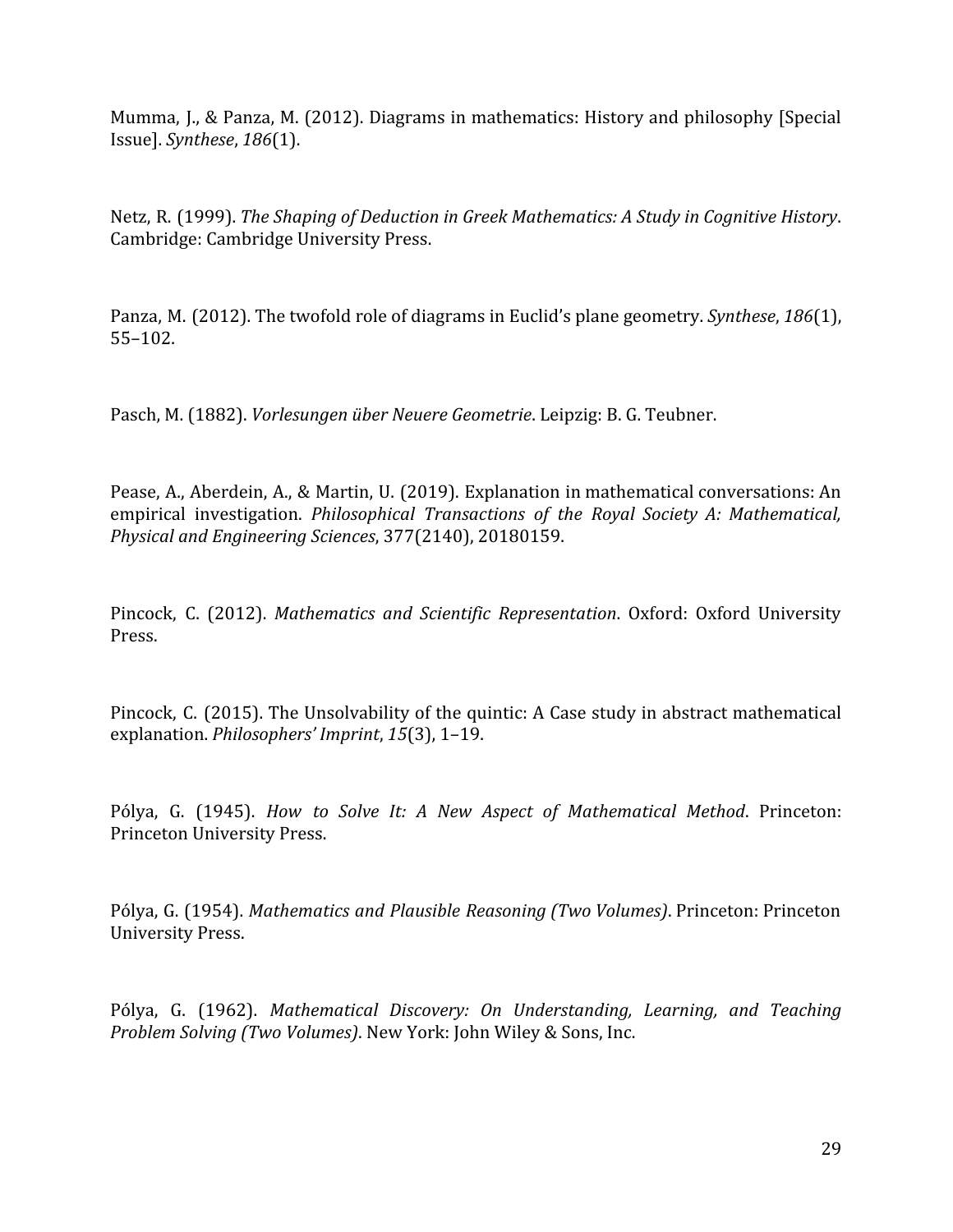Presmeg, N. (2006). Research on visualization in learning and teaching mathematics: Emergence from psychology. In A. Gutiérrez & P. Boero (Eds.), *Handbook of Research on the Psychology of Mathematics Education* (pp. 205–235). Rotterdam: Sense Publishers.

Raman-Sundström, M., & Öhman, L. D. (2018). Mathematical fit: A case study. *Philosophia Mathematica*, *26*(2), 184–210.

Rav, Y. (1999). Why do we prove theorems? *Philosophia Mathematica*, *7*(3), 5–41.

Resnik, M. D., & Kushner, D. (1987). Explanation, independence and realism in mathematics. *The British Journal for the Philosophy of Science*, *38*(2), 141–158.

Rittberg, C. J., Tanswell, F. S., & Van Bendegem, J. P. (forthcoming). Epistemic injustice in mathematics. *Synthese*, 1–30. https://doi.org/10.1007/s11229-018-01981-1

Rogers, P. & Kaiser, G. (1995). *Equity in Mathematics Education: Influences of Feminism and Culture*. London: Falmer Press.

Rota, G. C. (1997). The phenomenology of mathematical beauty. *Synthese*, *111*(2), 171–182.

Schlimm, D. (2013). Axioms in mathematical practice. *Philosophia Mathematica*, *21*(1), 37–92.

Schlimm, D., & Neth, H. (2008). Modeling ancient and modern arithmetic practices: Addition and multiplication with Arabic and Roman numerals. In *Proceedings of the 30th Annual Conference of the Cognitive Science Society* (pp. 2097–2102). Austin, TX: Cognitive Science Society.

Shapiro, S. (2000). *Thinking about Mathematics: The Philosophy of Mathematics*. Oxford: Oxford University Press.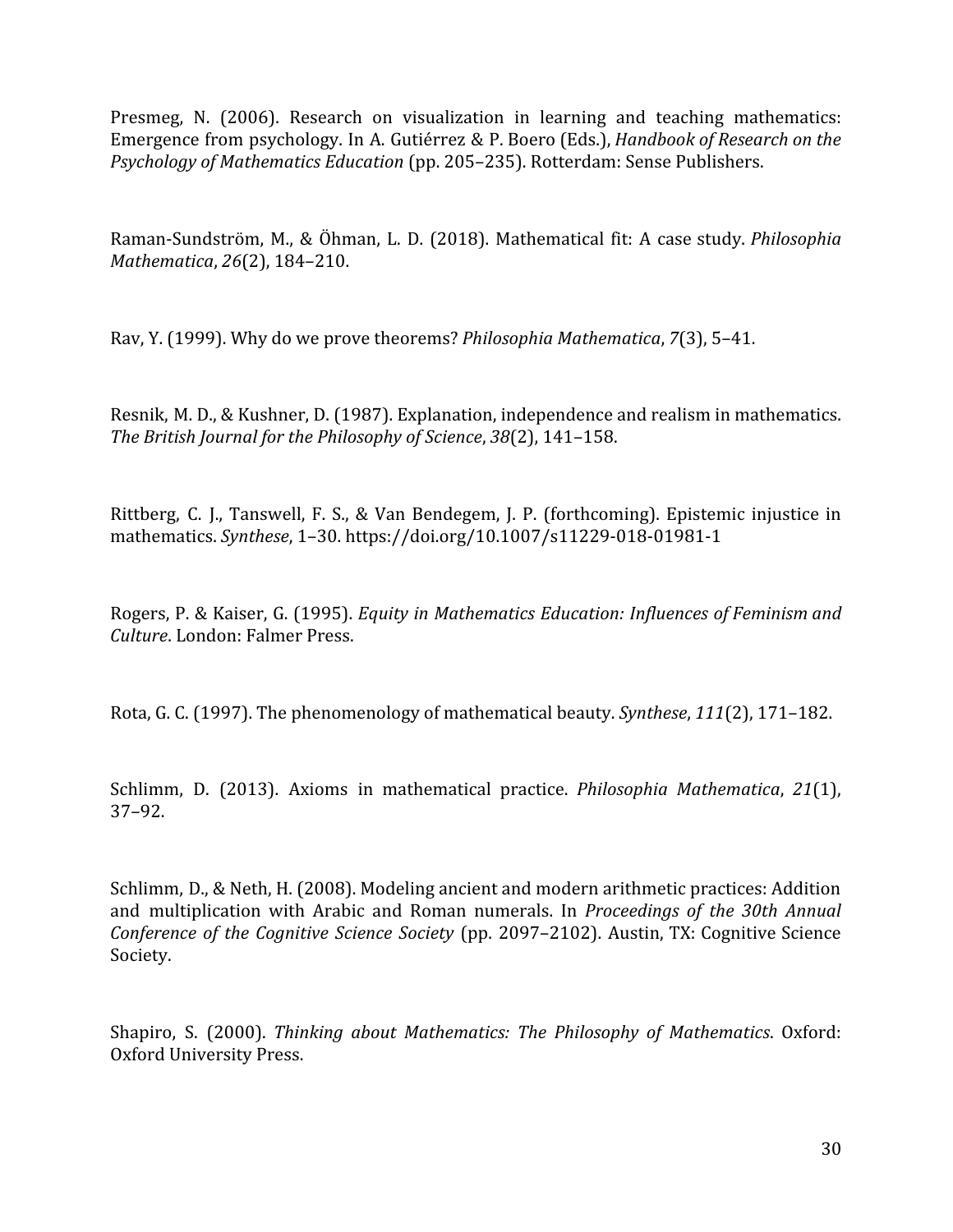Sieg, W. (2010). Searching for proofs (and uncovering capacities of the mathematical mind). In S. Feferman & W. Sieg (Eds.), *Proofs, Categories and Computations: Essays in Honor of Grigori Mints* (pp. 189–215). London: College Publications.

Sinclair, N. (2004). The roles of the aesthetic in mathematical inquiry. *Mathematical Thinking and Learning*, *6*(3), 261–284.

Starikova, I. (2010). Why do mathematicians need different ways of presenting mathematical objects? The case of Cayley graphs. *Topoi*, *29*, 41–51.

Starikova, I. (2012). From practice to new concepts: Geometric properties of groups. *Philosophia Scientiæ*, *16*(1), 129–151.

Steiner, M. (1978). Mathematical explanation. *Philosophical Studies*, *34*(2), 135–151.

Tanswell, F. S. (2015). A Problem with the dependence of informal proofs on formal proofs. *Philosophia Mathematica*, *23*(3), 295–310.

Tanswell, F. S. (2016). *Proof, Rigour and Informality: A Virtue Account of Mathematical Knowledge*. Ph.D. thesis, University of St Andrews.

Tappenden, J. (2008). Mathematical concepts and definitions. In P. Mancosu (Ed.), *The Philosophy of Mathematical Practice* (pp. 256–275). Oxford: Oxford University Press.

Tappenden, J. (2012). Fruitfulness as a theme in the philosophy of mathematics. *The Journal of Philosophy*, *109*(1-2), 204–219.

Thomas, R. S. D. (2017). Beauty is not all there is to aesthetics in mathematics. *Philosophia Mathematica*, *25*(1), 116–127.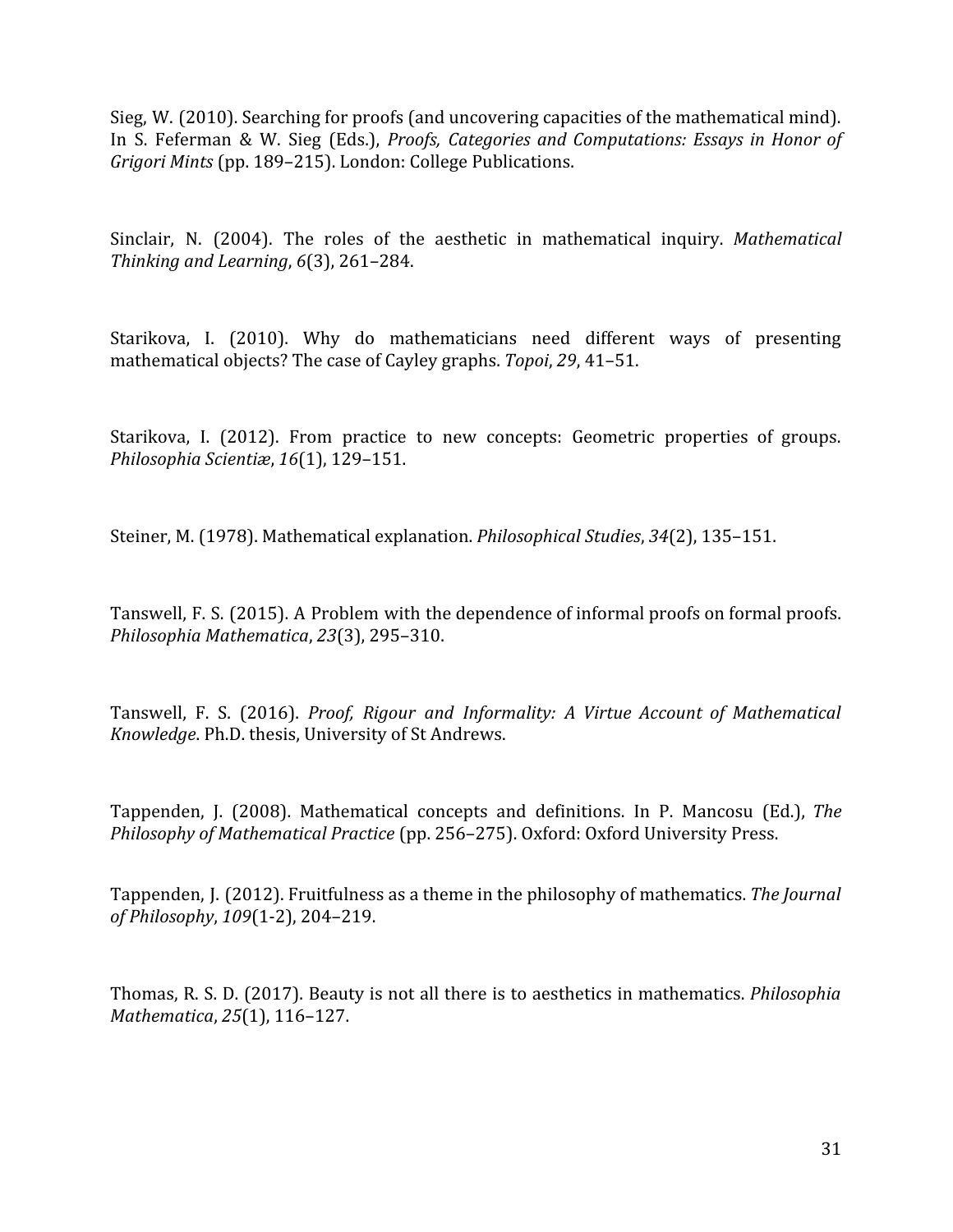Urquhart, A. (2008a). Mathematics and physics: Strategies of assimilation. In P. Mancosu (Ed.), *The Philosophy of Mathematical Practice* (pp. 417–440). Oxford: Oxford University Press.

Urquhart, A. (2008b). The boundary between mathematics and physics. In P. Mancosu (Ed.), *The Philosophy of Mathematical Practice* (pp. 407–416). Oxford: Oxford University Press.

Van Bendegem, J. P. (2014). The impact of the philosophy of mathematical practice on the philosophy of mathematics. In Soler, L., Zwart, S., & Lynch, M. (Eds.), *After the Practice Turn in the Philosophy, History, and Social Studies of Science* (pp. 215–226)*.* New York: Routledge.

Van Bendegem, J. P., & Van Kerkhove, B. (2004). The unreasonable richness of mathematics. *Journal of Cognition and Culture*, *4*(3-4), 525–549.

Van Kerkhove, B. (Ed.) (2009). *New Perspectives on Mathematical Practices: Essays in Philosophy and History of Mathematics*. Singapore: World Scientific Printers.

Van Kerkhove, B., & Van Bendegem, J. P. (Eds.) (2007). *Perspectives On Mathematical Practices: Bringing Together Philosophy of Mathematics, Sociology of Mathematics, and Mathematics Education*. Dordrecht: Springer.

Walton, D. N. (1998). *The New Dialectic: Conversational Contexts of Argument*. Toronto: University of Toronto Press.

Wagner, R. (2017). *Making and Breaking Mathematical Sense: Histories and Philosophies of Mathematical Practice.* Princeton: Princeton University Press.

Weber, E., & Verhoeven, L. (2002). Explanatory proofs in mathematics.. *Logique & Analyse*, *45*(179-180), 9–180.

Wilder, R. L. (1950). The cultural basis of mathematics. *Proceedings of the International Congress of Mathematicians*, *1*, 258–271.